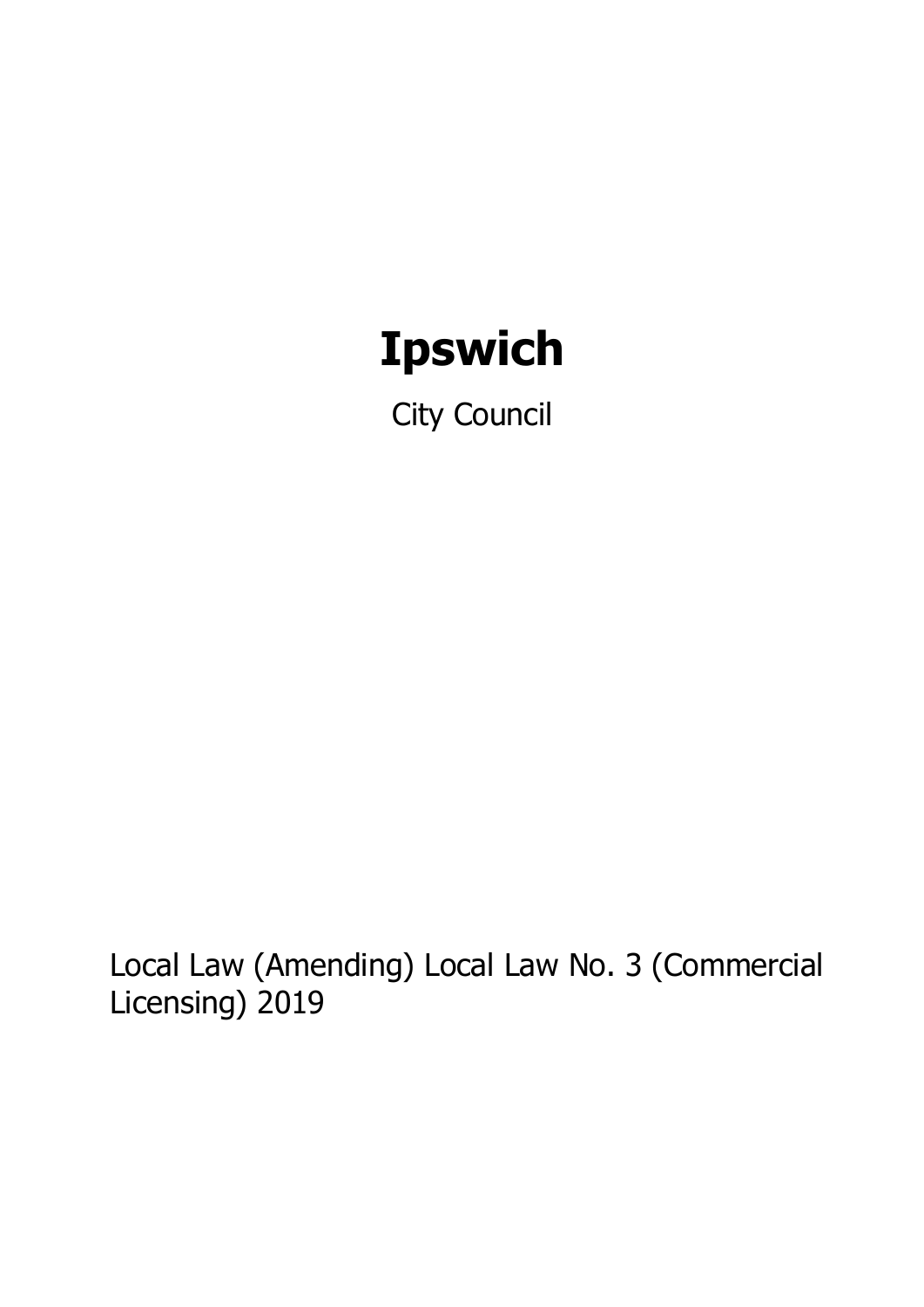#### Ipswich City Council Local Law (Amending) Local Law No. 3 (Commercial Licensing) 2019

# **Contents**

| $\mathbf{1}$   | Short title                                                                          | 3              |
|----------------|--------------------------------------------------------------------------------------|----------------|
| $\overline{2}$ | Commencement                                                                         | 3              |
| 3              | Local laws amended                                                                   | 3              |
|                | Part 2 Amendment of Local Law No. 3 (Commercial Licensing) 2013 -------------------- | -3             |
| $\overline{4}$ | Amendment of s 2 (Objects)                                                           | 3              |
| 5              | Amendment of s 3 (Definitions - the Dictionary)                                      | 3              |
| 6              | Amendment of s 4 (Relationship to other laws)                                        | $\overline{4}$ |
| 7              | Insertion of new s 4A                                                                | 5              |
| 8              | Amendment of s 5 (Requirement for a licence)                                         | 5              |
| 9              | Insertion of new s 5A                                                                | 6              |
| 10             | Amendment of s 6 (Application for a licence)                                         | $\overline{7}$ |
| 11             | Insertion of new s 6A                                                                | 8              |
| 12             | Amendment of s 7 (Deciding application for a licence)                                | 9              |
| 13             | Amendment of s 8 (Term of a licence)                                                 | 10             |
| 14             | Amendment of s 9 (Conditions of a licence)                                           | 11             |
| 15             | Amendment of s 10 (Power to change the conditions of a licence)                      | 11             |
| 16             | Amendment of s 11 (Amendment, renewal or transfer of a licence)                      | 12             |
| 17             | Amendment of s 12 (Cancellation or suspension of a licence)                          | 13             |
| 18             | Insertion of new s 12A                                                               | 15             |
| 19             | Amendment of s 13 (General compliance provision)                                     | 16             |
| 20             | Amendment of s 14 (Compliance notice)                                                | 17             |
| 21             | Omission of s 15 (Procedure for immediate suspension of licence)                     | 17             |
| 22             | Amendment of s 16 (Inspection of a licence regulated activity)                       | 17             |
| 23             | Amendment of s 17 (Performance of work)                                              | 18             |
| 24             | Amendment of s 18 (Power of entry and cost recovery)                                 | 19             |
| 25             | Omission of s 20 (Owners and Occupiers must ensure compliance with the local law)    | 19             |
| 26             | Amendment of s 24 (Subordinate local laws)                                           | 20             |
| 26A            | Amendment of s 25 (Repeals)                                                          | 21             |
| 27             | Amendment of sch 1 (Dictionary)                                                      | 22             |
| 28             | Amendment of sch 2 (Licence regulated activities)                                    | 24             |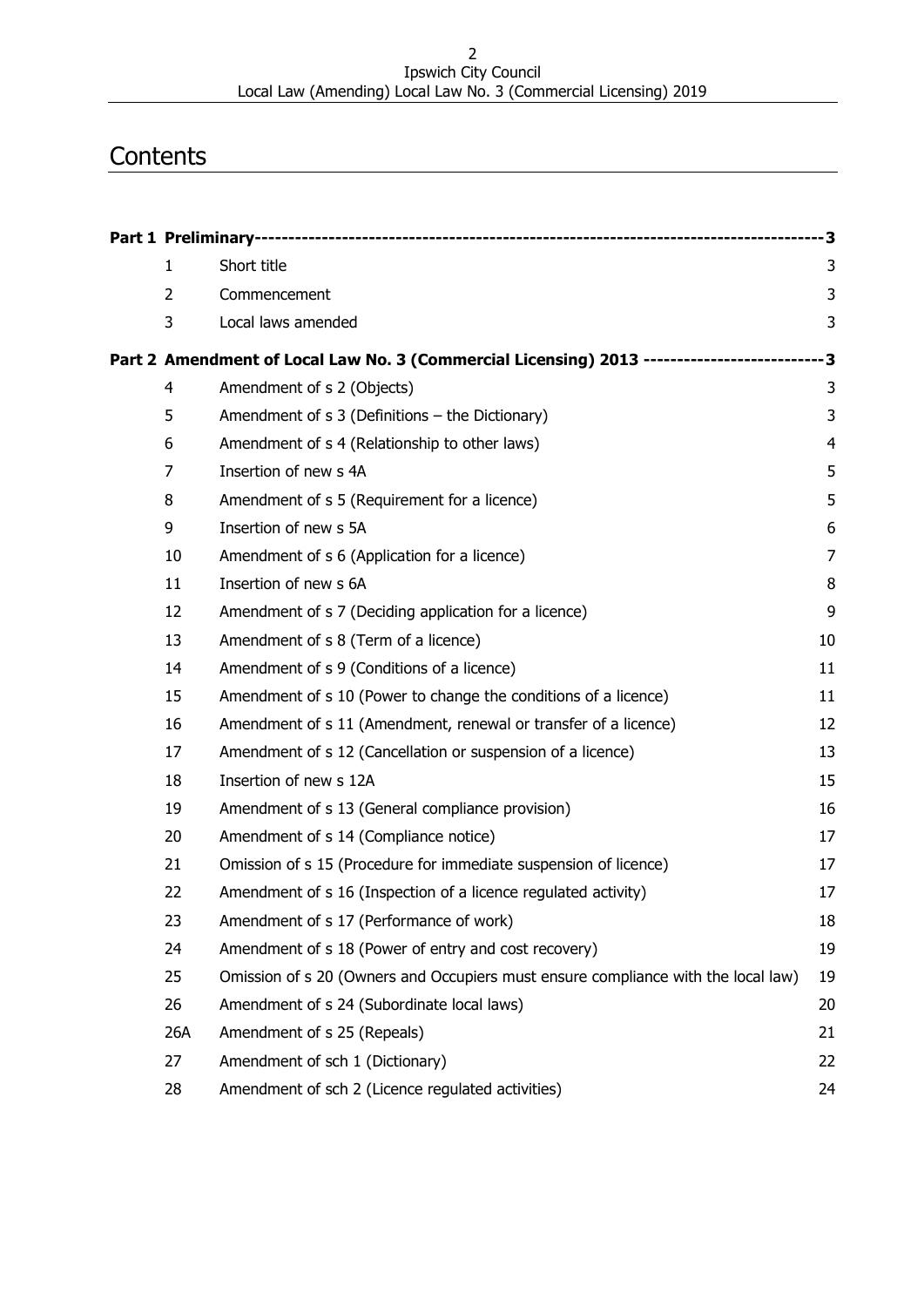# <span id="page-2-0"></span>**Part 1 Preliminary**

# <span id="page-2-1"></span>**1 Short title**

This local law may be cited as Local Law (Amending) Local Law No. 3 (Commercial Licensing)

2019.

# <span id="page-2-2"></span>**2 Commencement**

This local law commences on the date notice of the making of the local law is published in the gazette.

# <span id="page-2-3"></span>**3 Local laws amended**

This local law amends Local Law No. 3 (Commercial Licensing) 2013.

# <span id="page-2-4"></span>**Part 2 Amendment of Local Law No. 3 (Commercial Licensing) 2013**

# <span id="page-2-5"></span>**4 Amendment of s 2 (Objects)**

(1) Section 2(a), subsection (ii), '; or' –

omit, insert –

; and

(2) Section 2(a), subsection (iii)  $-$ 

omit.

# <span id="page-2-6"></span>**5 Amendment of s 3 (Definitions – the Dictionary)**

(1) Section  $3(1)$ , 'the Schedule' –

omit, insert –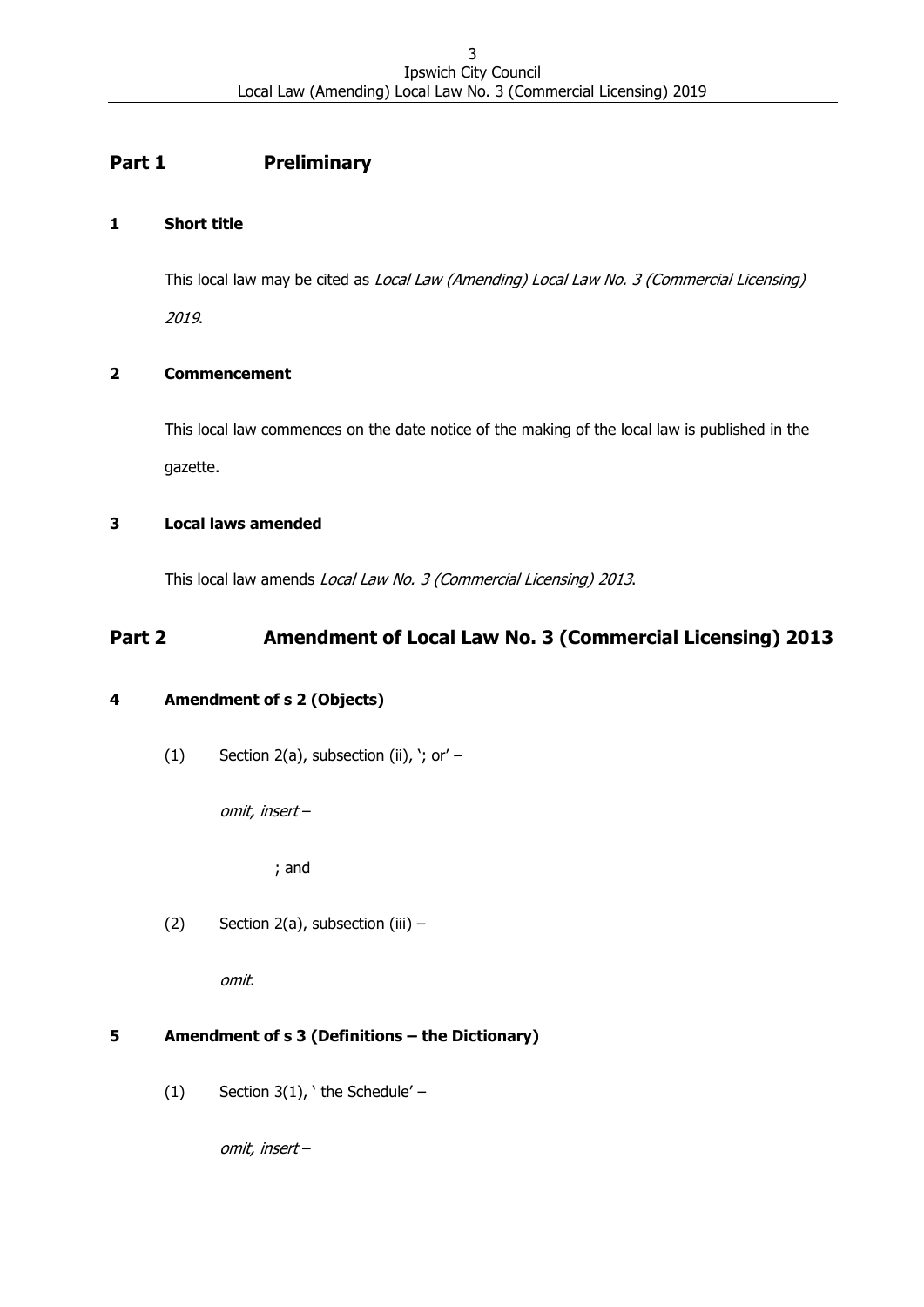Schedule 1

(2) Section 3(2), after 'this local law' –

insert –

.

# <span id="page-3-0"></span>**6 Amendment of s 4 (Relationship to other laws)**

(1) Section 4, before subsection  $(1)$  –

insert –

- (1) This local law is to be read with Local Law No. 1 (Administration) 2013.
- (2) Section  $4(2)$ , 'with all Acts' –

omit, insert –

with any Acts

(3) Section 4(2), subsection (b), 'Fire and Rescue Service Act 1990 -

omit, insert –

Fire and Emergency Services Act 1990

(4) Section 4(2), subsection (c), 'Land Protection (Pest and Stock Route Management) Act 2002' –

omit, insert –

Stock Route Management Act 2002

(5) Section 4(2), subsection (h), *Sustainable Planning Act 2009* –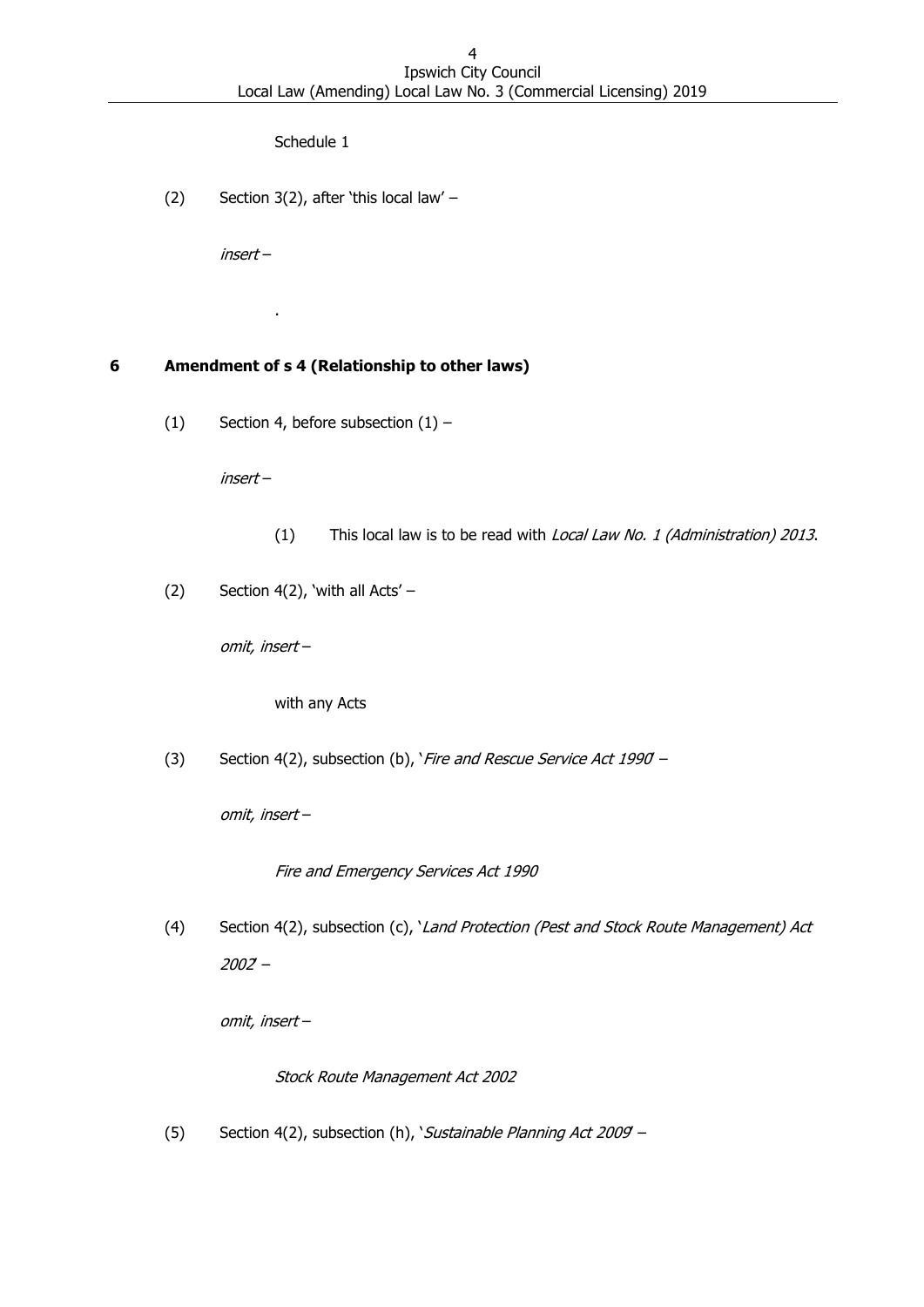omit, insert –

Planning Act 2016

(6) Section 4, subsections  $(1)$  and  $(2)$  –

renumber as subsections (2) and (3), respectively

### <span id="page-4-0"></span>**7 Insertion of new s 4A**

After Part 2, heading –

insert –

#### **4A What is a licence regulated activity**

- (1) A **licence regulated activity** means
	- (a) an activity which is prescribed as a licence regulated activity in schedule 2 of this local law; or
	- (b) an activity which would ordinarily be prohibited by a local law unless authorised by a licence, but for which a local law or subordinate local law prescribes that a licence is not required.

# <span id="page-4-1"></span>**8 Amendment of s 5 (Requirement for a licence)**

(1) Section 5, heading –

omit, insert –

# **5 Offence to operate licence regulated activity without a licence**

(2) Section 5(2), from '-' to '(b)' -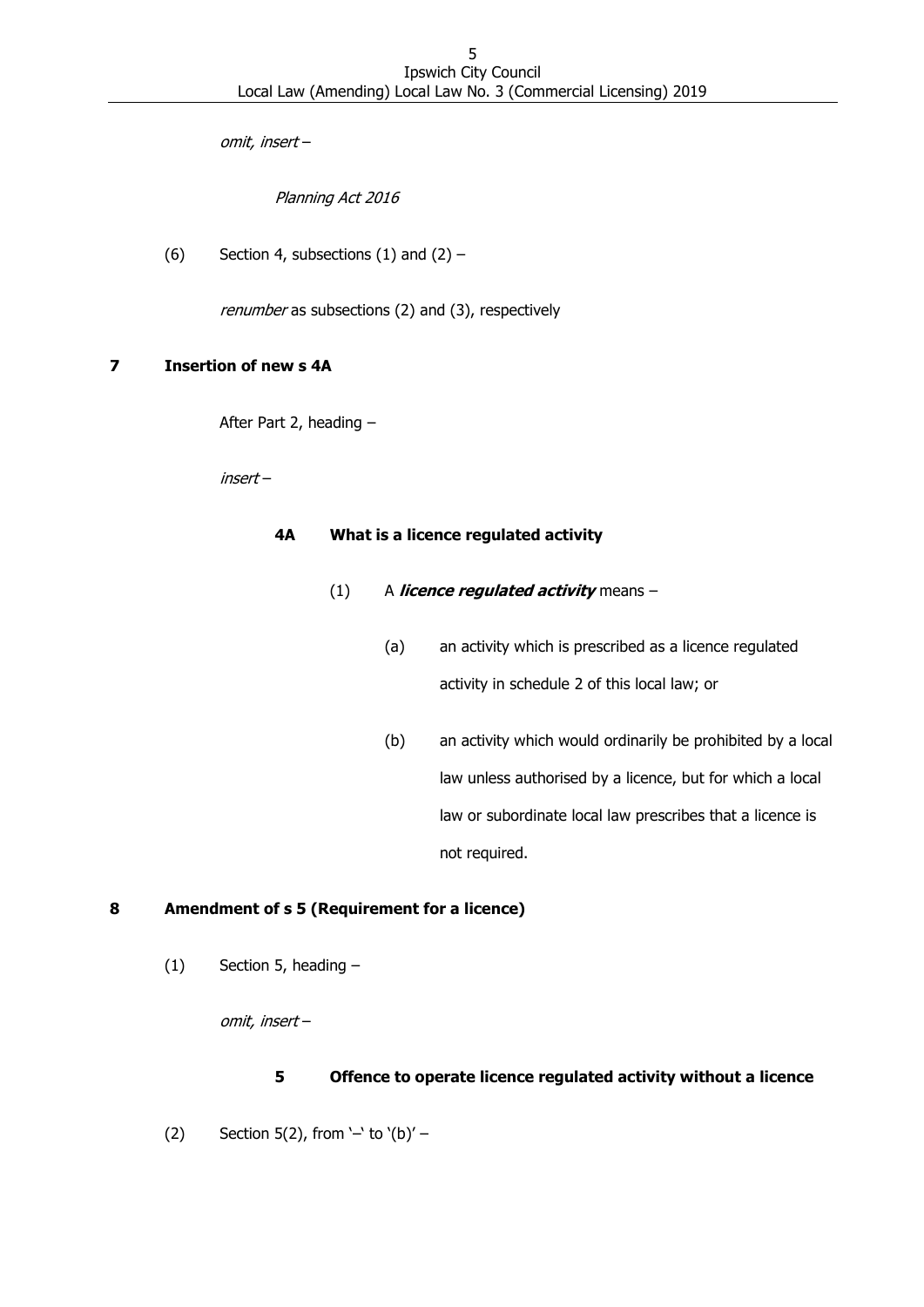omit.

(3) Section 5, subsection (3), '(Requirement for a licence)' –

omit, insert –

(Offence to operate licence regulated activity without a licence)

(4) Section 5, subsections (4) to  $(6)$  –

omit.

# <span id="page-5-0"></span>**9 Insertion of new s 5A**

After section 5 –

insert –

# **5A Minimum standards for licence regulated activity**

- (1) The local government may, by subordinate local law, prescribe minimum standards that must be complied with in carrying out a licence regulated activity.
- (2) The local government may, by subordinate local law, require that a licence regulated activity or an exempt licence regulated activity cannot be carried out unless—
	- (a) minimum standards for the regulated activity prescribed in a subordinate local law are complied with; or
	- (b) if minimum standards cannot be complied with, the written approval of the local government has been obtained.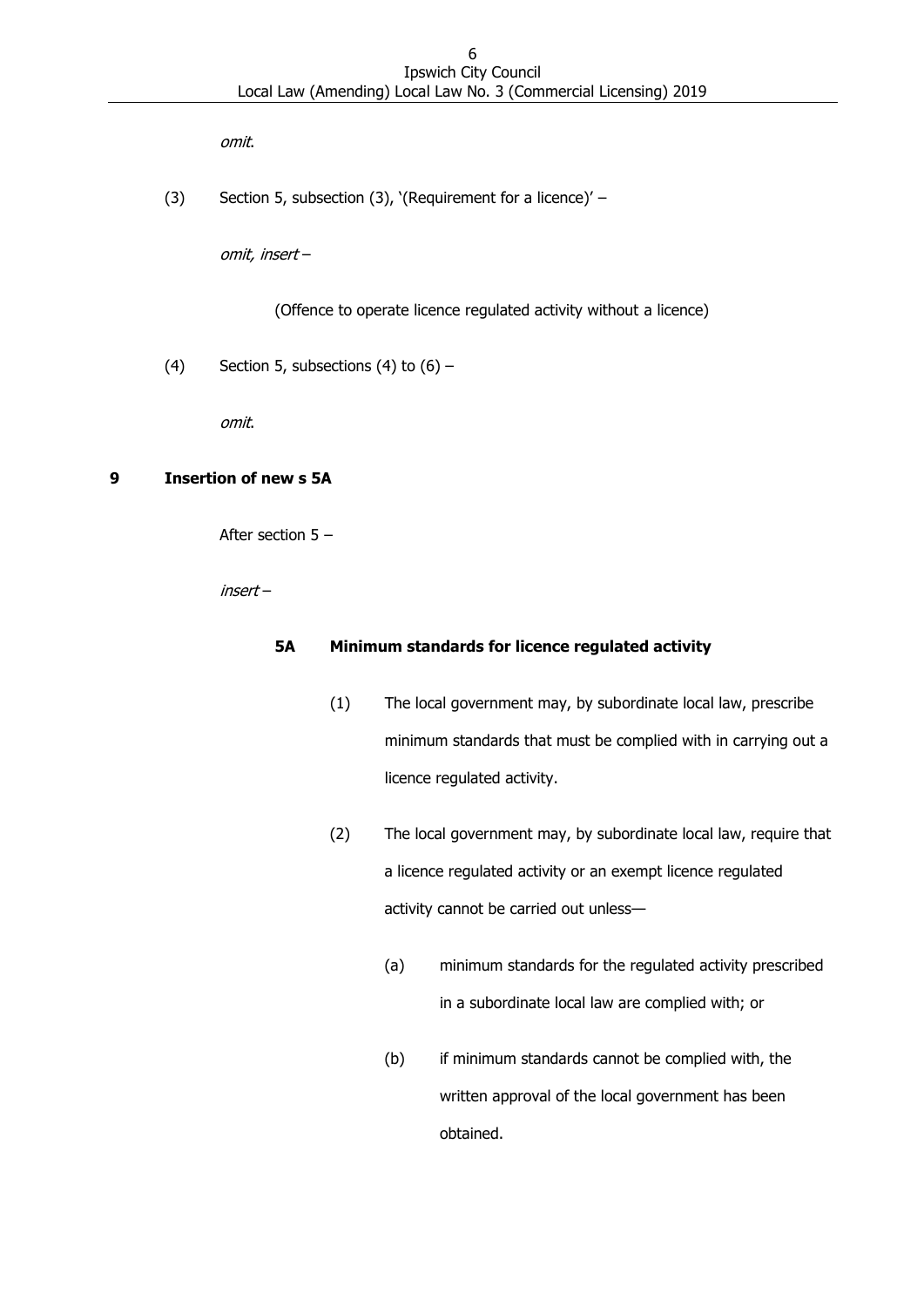- (3) If the local government prescribes minimum standards for the conduct of a licence regulated activity or exempt licence regulated activity, a person must not—
	- (a) operate the licence regulated activity or exempt licence regulated activity (as the case may be) on premises within the local government area unless—
		- (i) the relevant minimum standards are complied with; or
		- (ii) the person has obtained the written approval of the local government under section 5A(2)(b), or
	- (b) change the manner of operation of a licence regulated activity on premises within the local government area unless –
		- (i) the relevant minimum standards are complied with; or
		- (ii) the person has obtained the written approval of the local government under section 5A(2)(b).

Maximum penalty for subsection (3)—50 penalty units

# <span id="page-6-0"></span>**10 Amendment of s 6 (Application for a licence)**

(1) Section  $6(1)(c)$ , subsection (iii) –

omit, insert –

(iii) in respect of any separate approval relating to the proposal that is required under another law –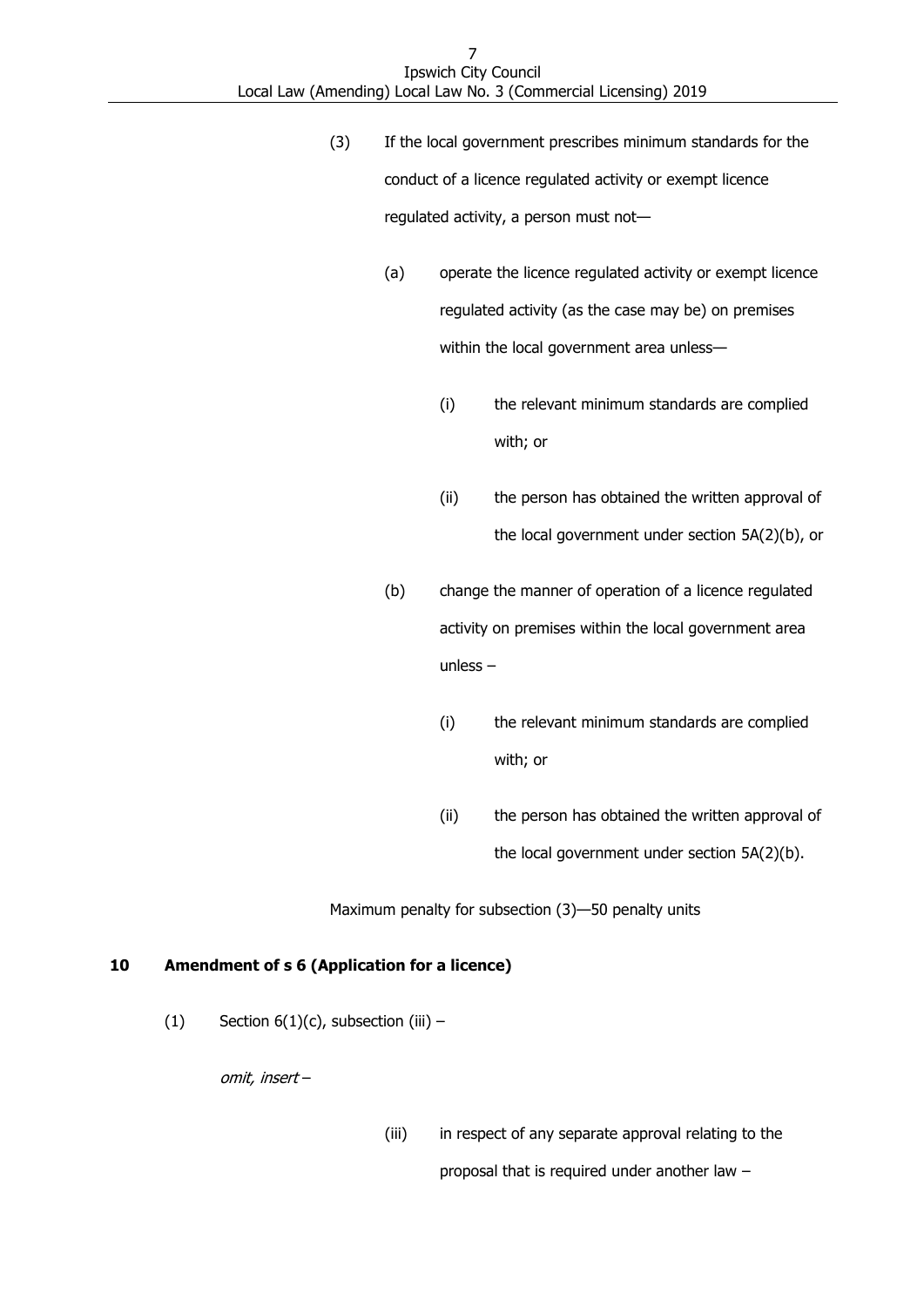- (A) proof that the applicant holds any separate approval relating to the proposal; or
- (B) proof that an application has been made for any separate approval relating to the proposal and advice on the status of that application; or
- (C) advice on when an application for any separate approval relating to the proposal will be made; and
- (2) Section 6(3), subsection (b), before 'licence' –

insert –

a

(3) Section 6, subsections (4) and  $(5)$  –

omit.

(4) Section 6, subsection  $(6)$  –

renumber as subsection (4)

# <span id="page-7-0"></span>**11 Insertion of new s 6A**

After section 6 –

insert –

# **6A Request for further information**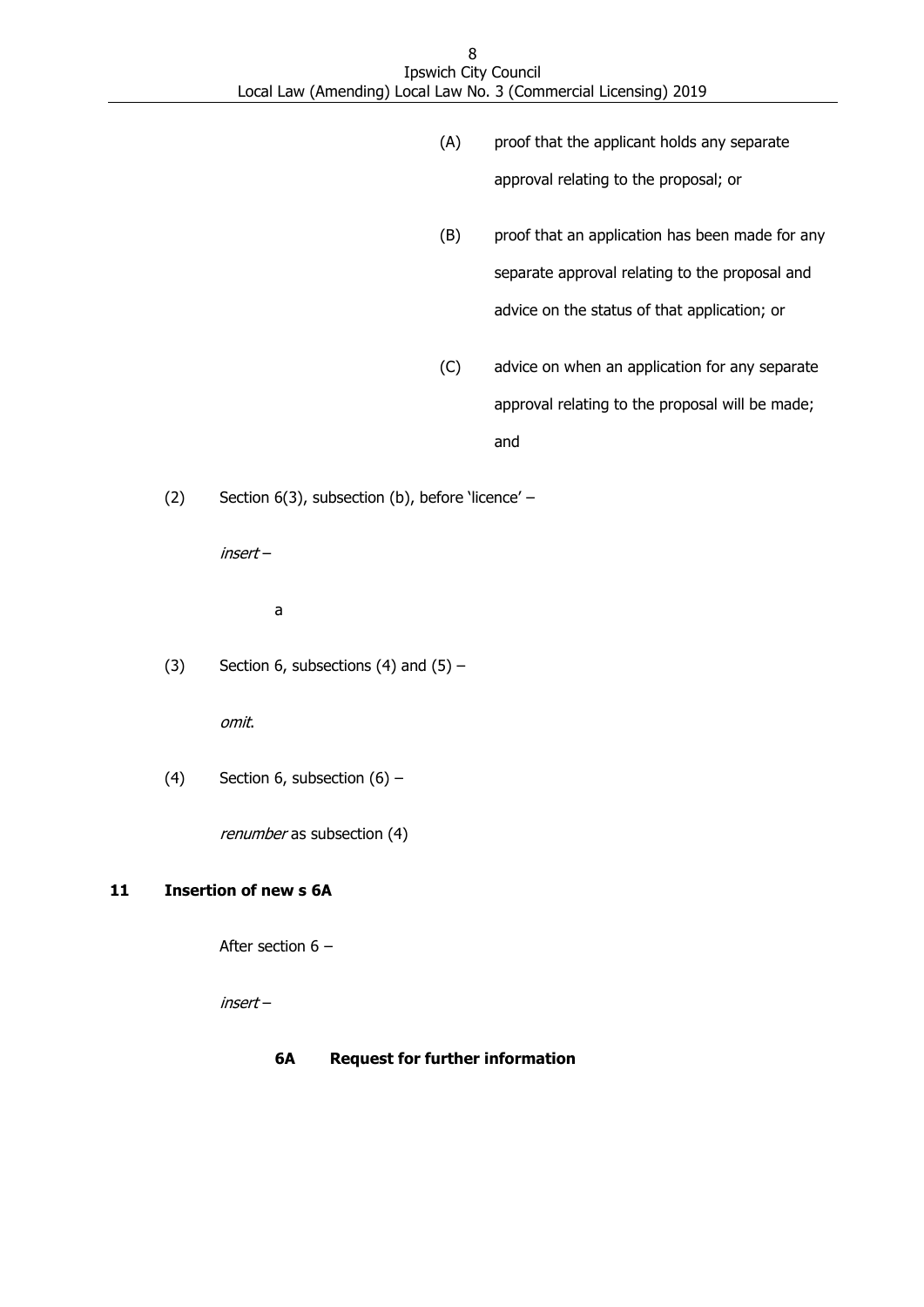- (1) The local government may, by written notice, request the applicant to provide further information or clarification of information, documents or materials included in the application.
- (2) The notice under subsection (1) must state—
	- (a) the grounds on which the request is made; and
	- (b) an outline of the facts and circumstances forming the basis for the grounds; and
	- (c) a detailed description of the information requested; and
	- (d) the date, not less than 10 business days after the applicant receives the notice, by which the applicant must provide the information.
- (3) If the applicant does not provide the further information by the stated date—
	- (a) the application lapses; and
	- (b) the local government must give the applicant written notice stating that—
		- (i) under this section the application lapses; and
		- (ii) the applicant may make a new application.
- (4) However, the local government may extend the period for the applicant to provide the further information.

# <span id="page-8-0"></span>**12 Amendment of s 7 (Deciding application for a licence)**

(1) Section 7(1), subsection (a), before 'consider' –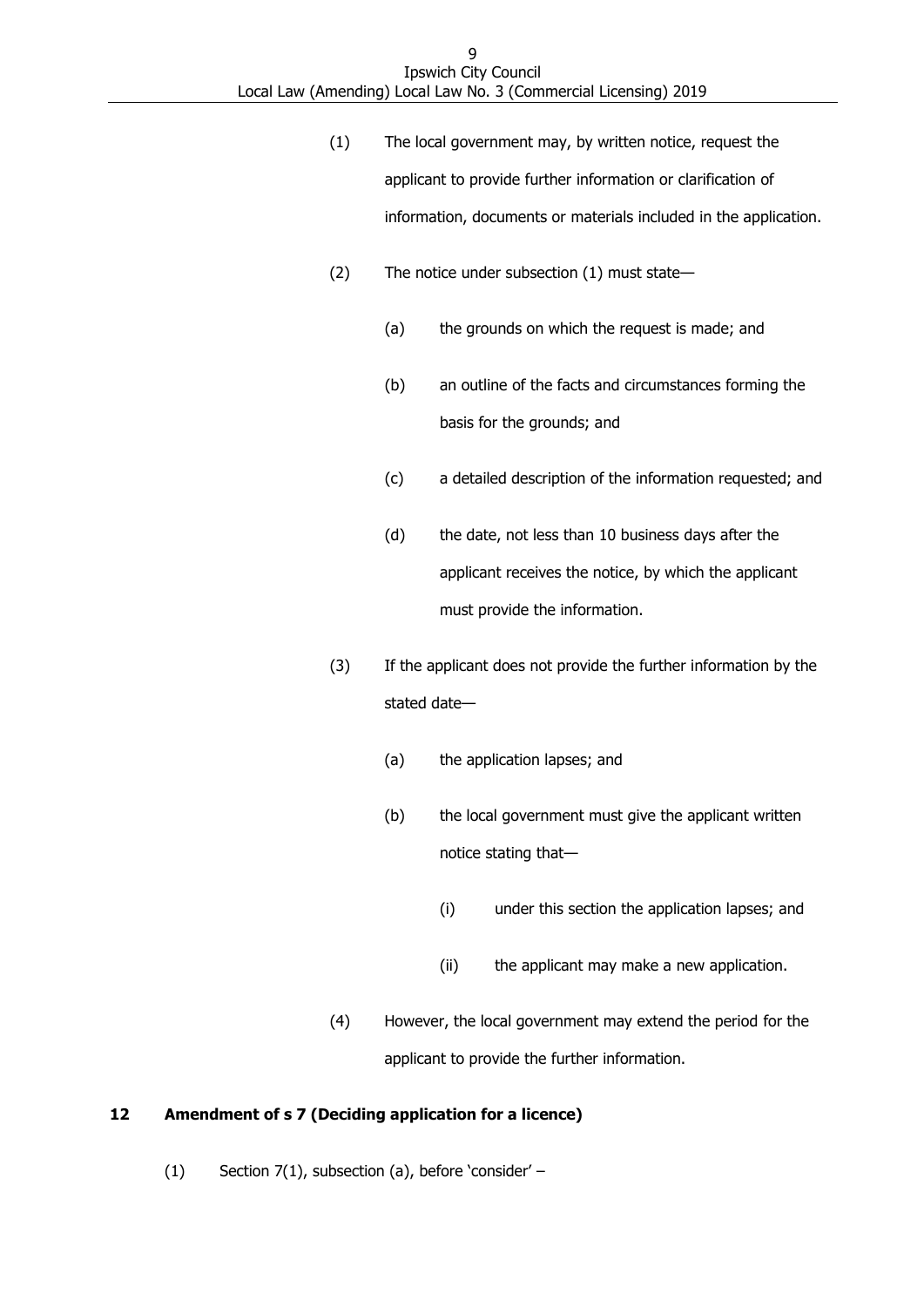insert –

subject to section 6(3) of this local law,

(2) Section  $7(1)$ , subsection (b) -

omit, insert –

- (b) after carrying out assessment of the application
	- (i) approve the application;
	- (ii) approve the application subject to conditions; or
	- (iii) refuse the application.
- (3) Section 7(2), subsection (c), 'environmental harm or' –

omit.

(4) Section 7(2), subsection (i), footnote 3, 'the Schedule' –

omit, insert –

Schedule 1

# <span id="page-9-0"></span>**13 Amendment of s 8 (Term of a licence)**

Section 8, subsection  $(1)$  –

omit, insert –

(1) Unless sooner cancelled or suspended, a licence remains in force from the date of issue until the thirtieth day of the following June unless otherwise specified in the licence or a subordinate local law.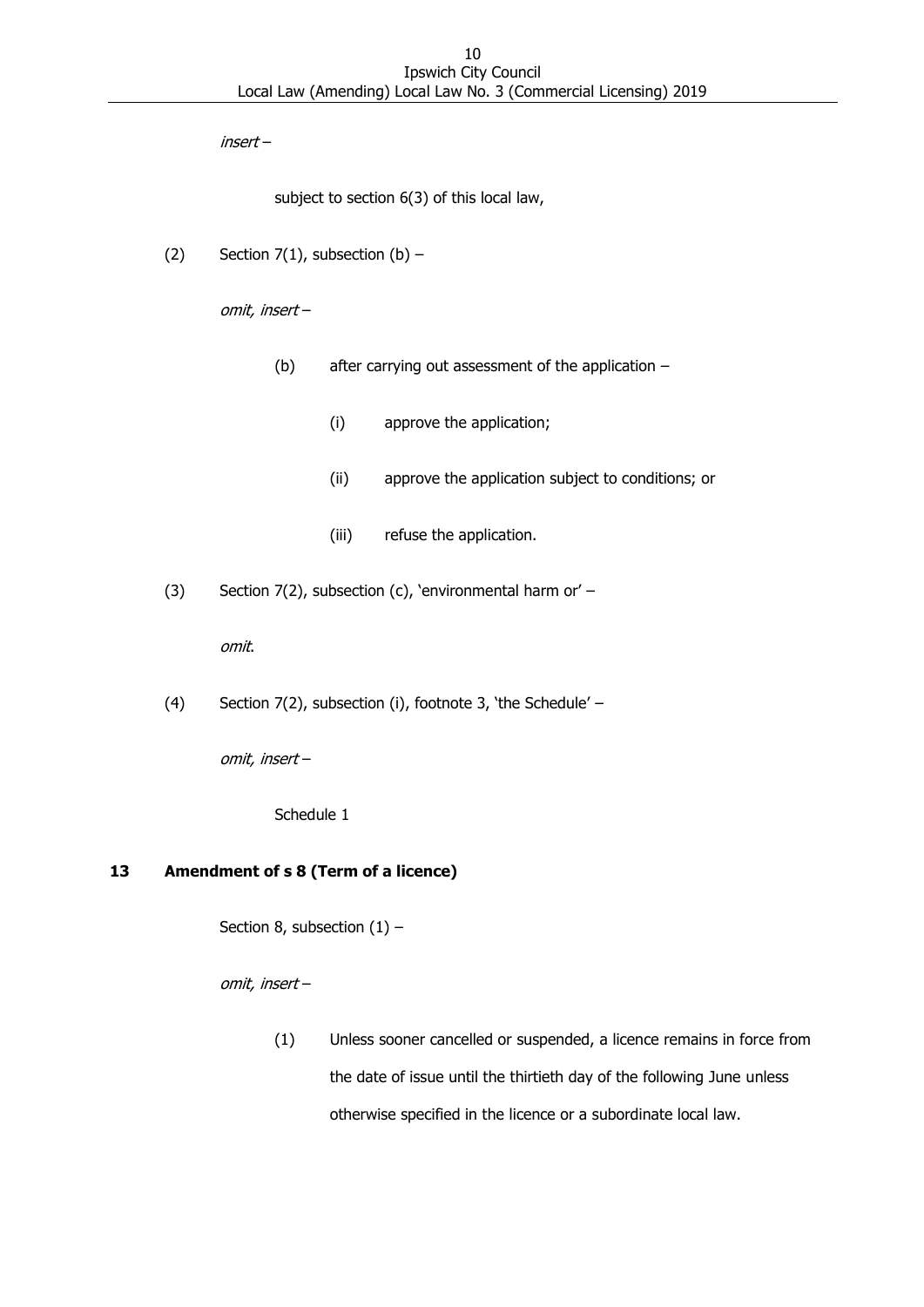# <span id="page-10-0"></span>**14 Amendment of s 9 (Conditions of a licence)**

Section 9, subsection (2) –

omit, insert –

- (2) However, the conditions must—
	- (a) be reasonably necessary to ensure that the operation and management of the proposal will be adequate to protect public health, safety and amenity; and
	- (b) be consistent with the purpose of any relevant local law or subordinate local law; and
	- (c) require the approval holder to notify the local government in writing of a suspension or cancellation of a relevant approval for the proposal under an Act within 3 days of the relevant approval being suspended or cancelled.

# <span id="page-10-1"></span>**15 Amendment of s 10 (Power to change the conditions of a licence)**

(1) Section 10(1), subsection (b), 'urgently' –

omit.

(2) Section  $10(1)(b)$ , subsection (iii) -

omit.

(3) Section  $10(1)(b)$ , subsection (iv) -

renumber as subsection (iii)

(4) Section 10, after subsection  $(1)$  –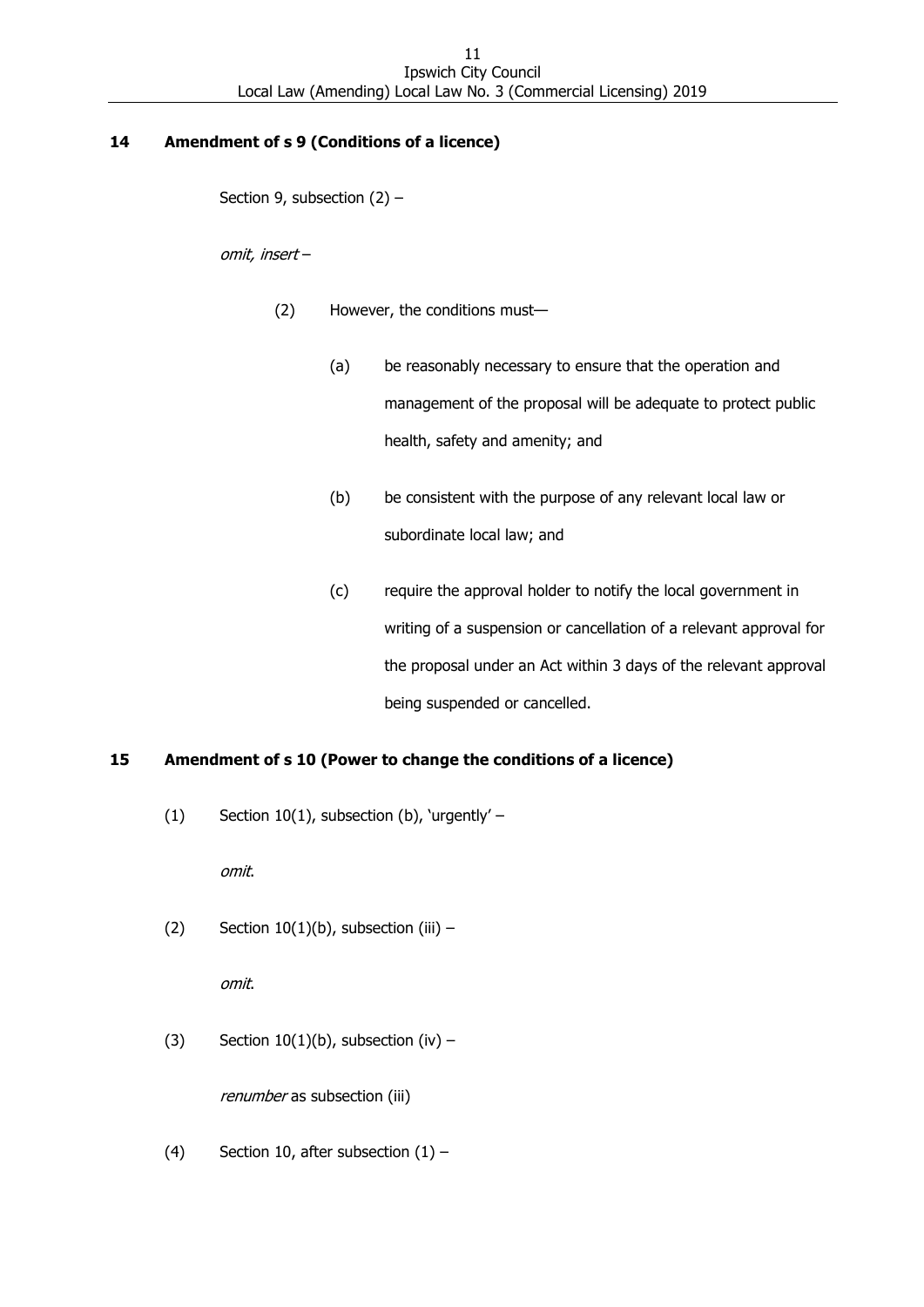insert –

- (1A) Section 10(1) (Power to change the conditions of a licence) of this local law does not limit the power a local government may have apart from this section to amend a condition of a licence. 1
- (5) Section 10, subsection (4), after 'licence' –

insert –

or a later day stated in the notice

# <span id="page-11-0"></span>**16 Amendment of s 11 (Amendment, renewal or transfer of a licence)**

(1) Section 11, subsection (1), after 'make' –

insert –

an

(2) Section 11(1), subsection (a), after 'licence' –

insert –

including the conditions of the licence

(3) Section 11(2)(d), subsection (ii), before 'the written consent' –

insert –

if the applicant for the transfer or the transferee is not the owner,

(4) Section 11, subsection  $(5)$  –

omit, insert –

<sup>-</sup><sup>1</sup> See section 9 of *Local Law No. 1 (Administration) 2013*.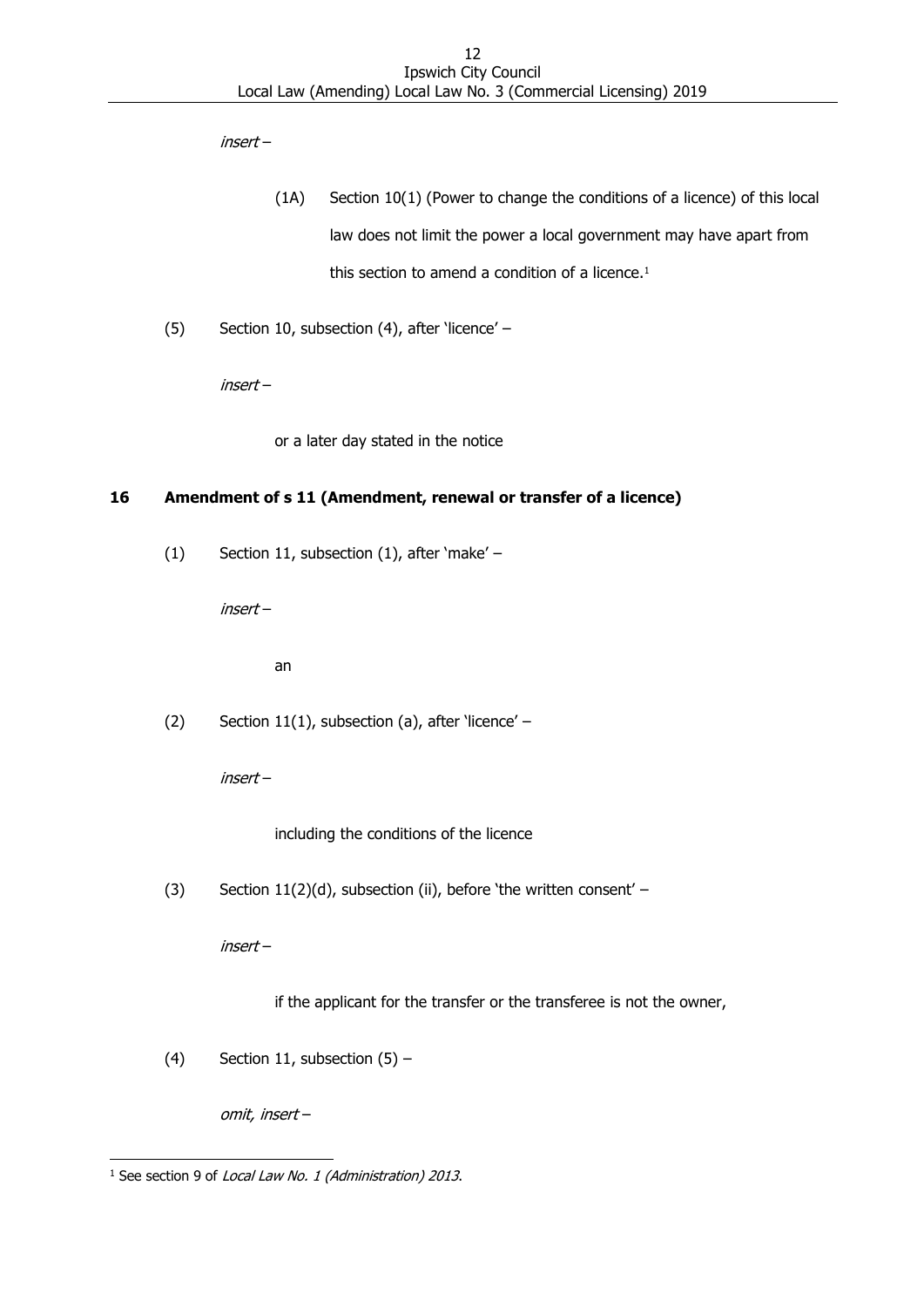- (5) If an application to renew a licence is made to the local government, the licence remains in force until –
	- (a) the application is granted;
	- (b) if the application is refused and the applicant applies for a review under Part 6 of Local Law No. 1 (Administration) 2013 - the date the applicant is given notice of the review decision; or
	- (c) if the application is refused and the applicant has not applied for a review of the decision under Part 6 of Local Law No. 1 (Administration)  $2013 - 14$  days after the applicant is given an information notice.

# <span id="page-12-0"></span>**17 Amendment of s 12 (Cancellation or suspension of a licence)**

(1) Section 12(1), subsection (b), 'urgently' –

omit.

(2) Section  $12(1)(b)$ , subsection (iii) -

omit.

(3) Section  $12(1)(b)$ , subsection (iv) –

renumber as subsection (iii)

(4) Section 12(1), subsection (f),  $\cdot$  ' -

omit, insert –

; or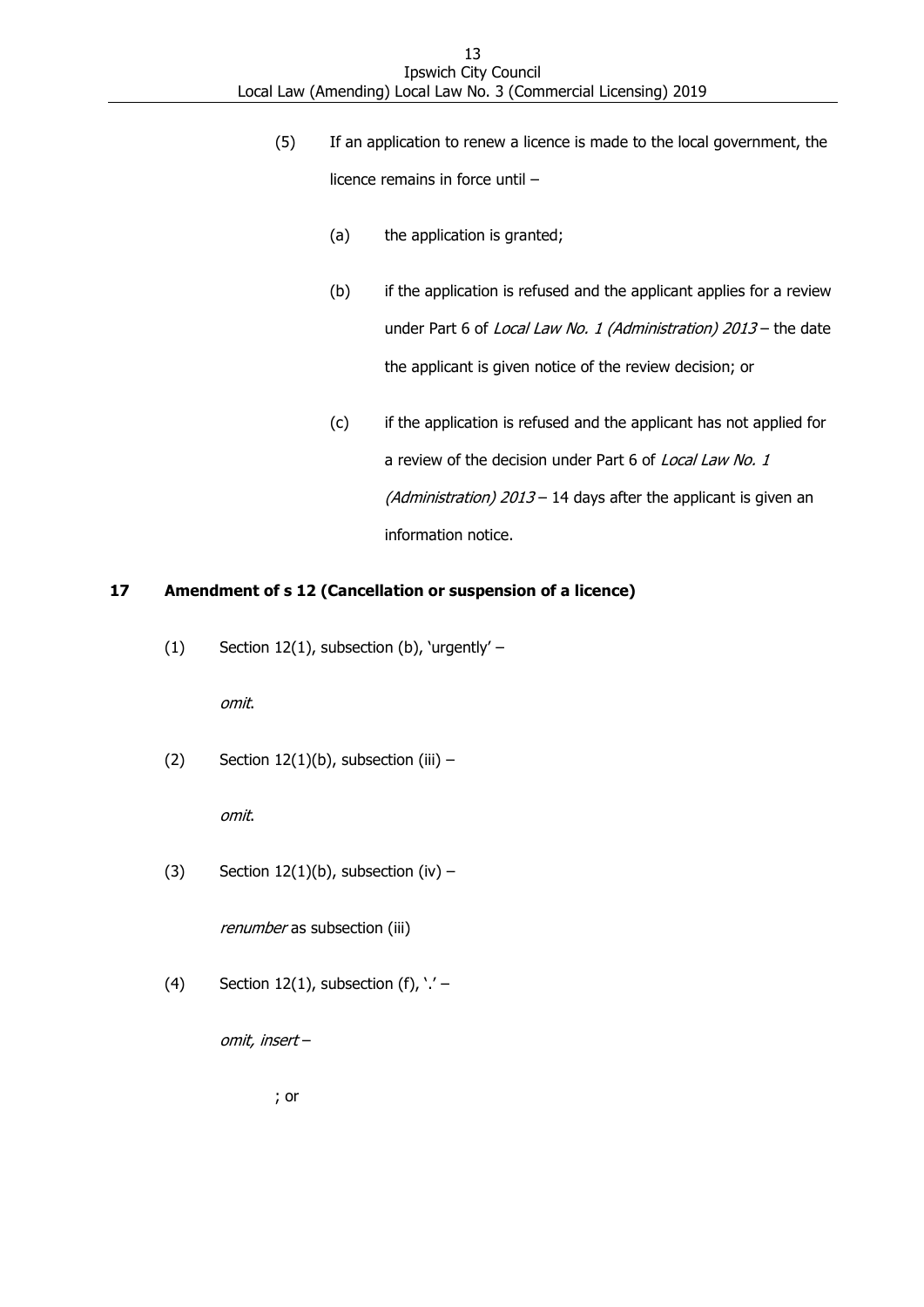(5) Section 12(1), after subsection (f)  $-$ 

insert –

- (g) another approval or licence required to operate the activity under another law has been suspended or cancelled.
- (6) Section 12(2), subsection (a), before 'give the holder' –

insert –

before taking the proposed action,

(7) Section  $12(2)(a)$ , subsection  $(i)$  –

omit, insert –

- (i) the proposed action and the reasons for the proposed action; and
- (8) Section 12(2)(a), after subsection (i)  $-$

insert –

- (ii) if the local government proposes to suspend the licence the proposed period of suspension; and
- (9) Section  $12(2)(a)$ , subsection (ii) and (iii) –

renumber as subsections (iii) and (iv), respectively.

(10) Section 12(3), subsection (b), after 'cancel' –

insert –

#### or suspend

(11) Section 12, subsection (4), 'effected' –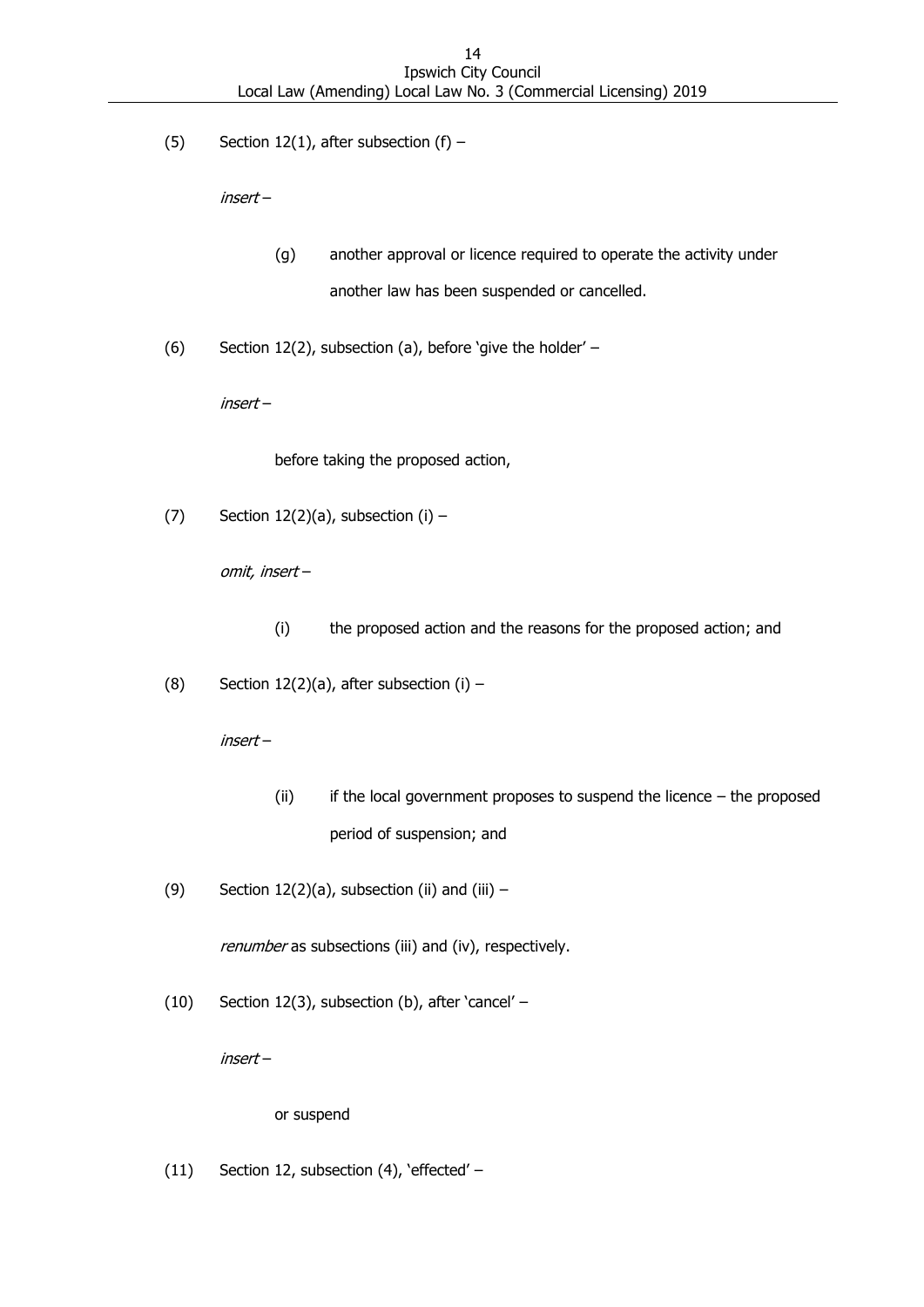omit, insert –

affected

(12) Section 12, subsection (6), after 'licence regulated activity' –

insert –

from the date the cancellation or suspension takes effect under subsection (5)

### <span id="page-14-0"></span>**18 Insertion of new s 12A**

After section 12 –

insert –

### **12A Procedure for immediate suspension of a licence**

- (1) Despite section 12 (Cancellation or suspension of a licence), the local government may immediately suspend a licence if the local government believes that continuation of the activity by the licence holder poses—
	- (a) an urgent and serious threat to public health or safety; or
	- (b) an urgent and serious risk of property damage or loss of

amenity.

- (2) The suspension—
	- (a) can be effected only by the local government giving a notice to the licence holder about the decision to immediately suspend the licence, together with a notice about proposed action under section 12(2); and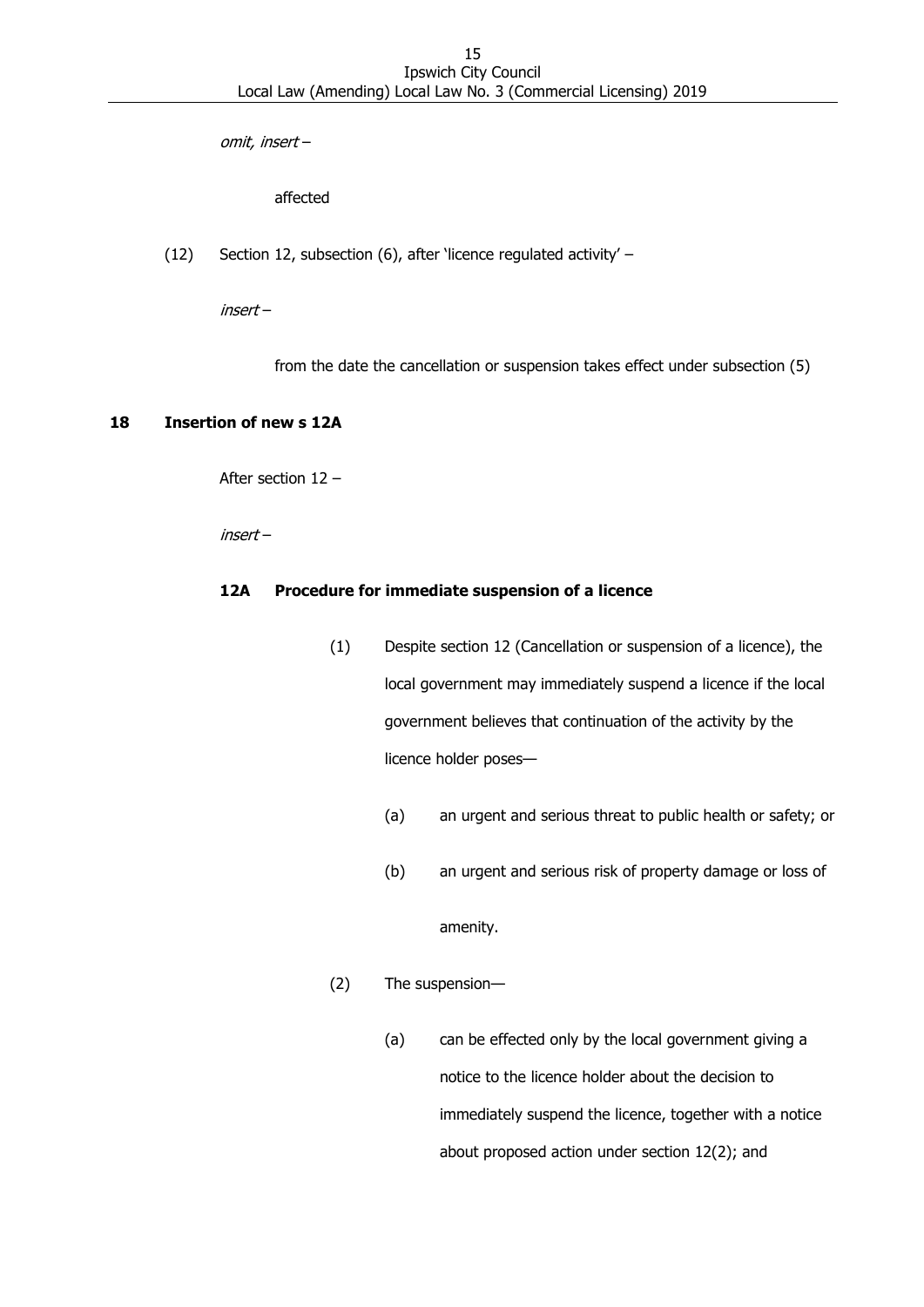- (b) operates immediately the notices are given to the licence holder; and
- (c) continues to operate until the earliest of the following happens—
	- (i) the local government cancels the suspension;
	- (ii) the local government gives the licence holder notice under section 12(3) of its decision after it has considered all submissions made within the stated time;
	- (iii) 10 business days have passed since the expiry of the stated time for the making of written submissions;
	- (iv) 10 business days have passed since the licence holder notifies the local government that it has made its final written submissions.

# <span id="page-15-0"></span>**19 Amendment of s 13 (General compliance provision)**

(1) Section 13(2), subsection  $(c)$  –

omit.

(2) Section 13(2), subsections (d) and  $(e)$  –

renumber as subsections (c) and (d), respectively

(3) Section 13(2), subsection (f) to  $(h)$  –

renumber as subsections (a) to (c), respectively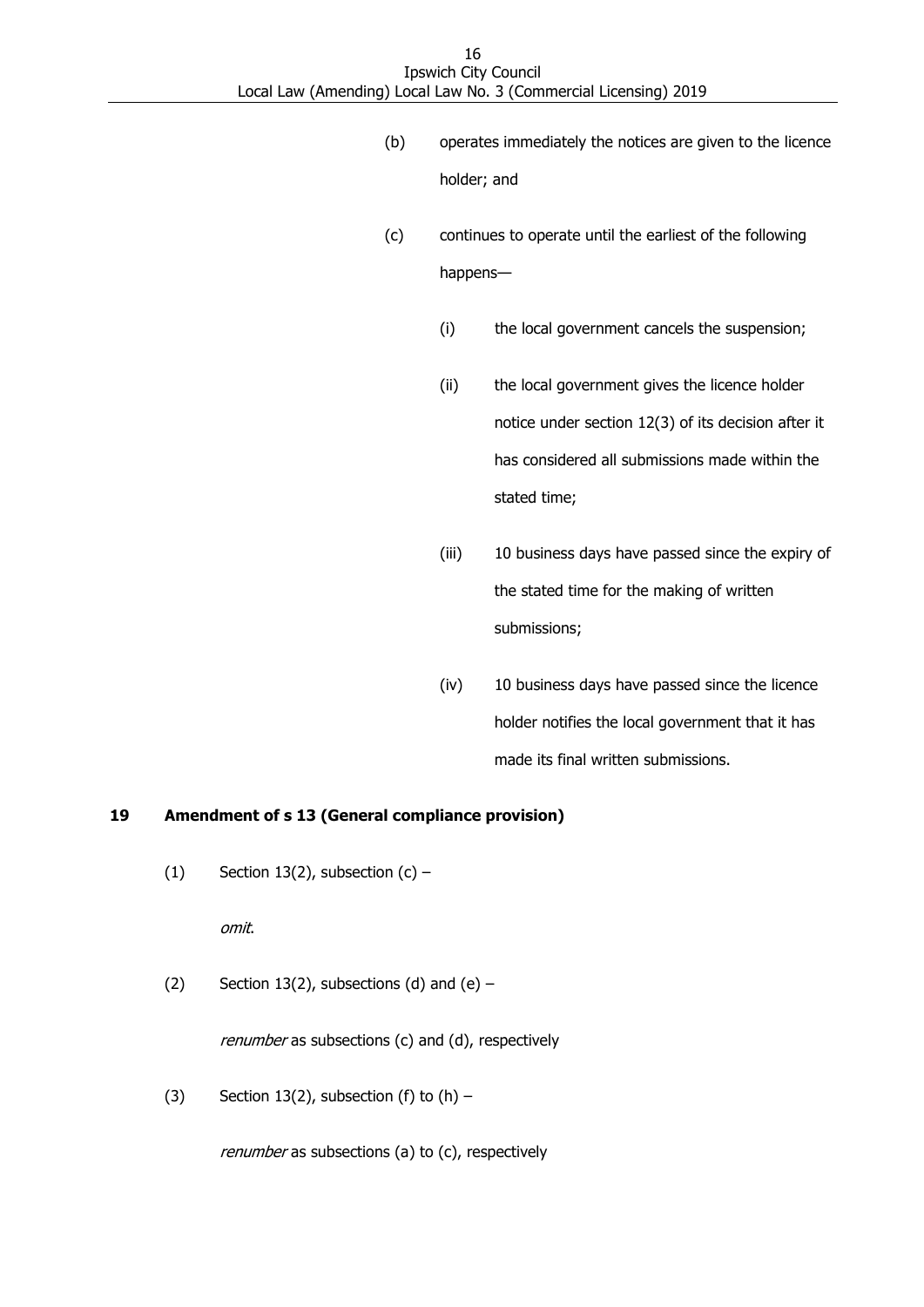# <span id="page-16-0"></span>**20 Amendment of s 14 (Compliance notice)**

(1) Section 14, subsection  $(1)$  –

omit, insert –

- (1) The local government may give a compliance notice to a person in relation to a contravention of this local law.<sup>2</sup>
- (2) Section 14, subsection  $(2)$  –

omit.

(3) Section 14, subsection (3), 'subsection  $(3)'$  –

omit, insert –

subsection (2)

(4) Section 14, subsection  $(3)$  –

renumber as subsection (2)

# <span id="page-16-1"></span>**21 Omission of s 15 (Procedure for immediate suspension of licence)**

Section 15 –

omit, insert –

# **15 Section not used**

# <span id="page-16-2"></span>**22 Amendment of s 16 (Inspection of a licence regulated activity)**

(1) Section 16, heading –

<sup>-</sup><sup>2</sup> See section 30 of *Local Law No. 1 (Administration) 2013*.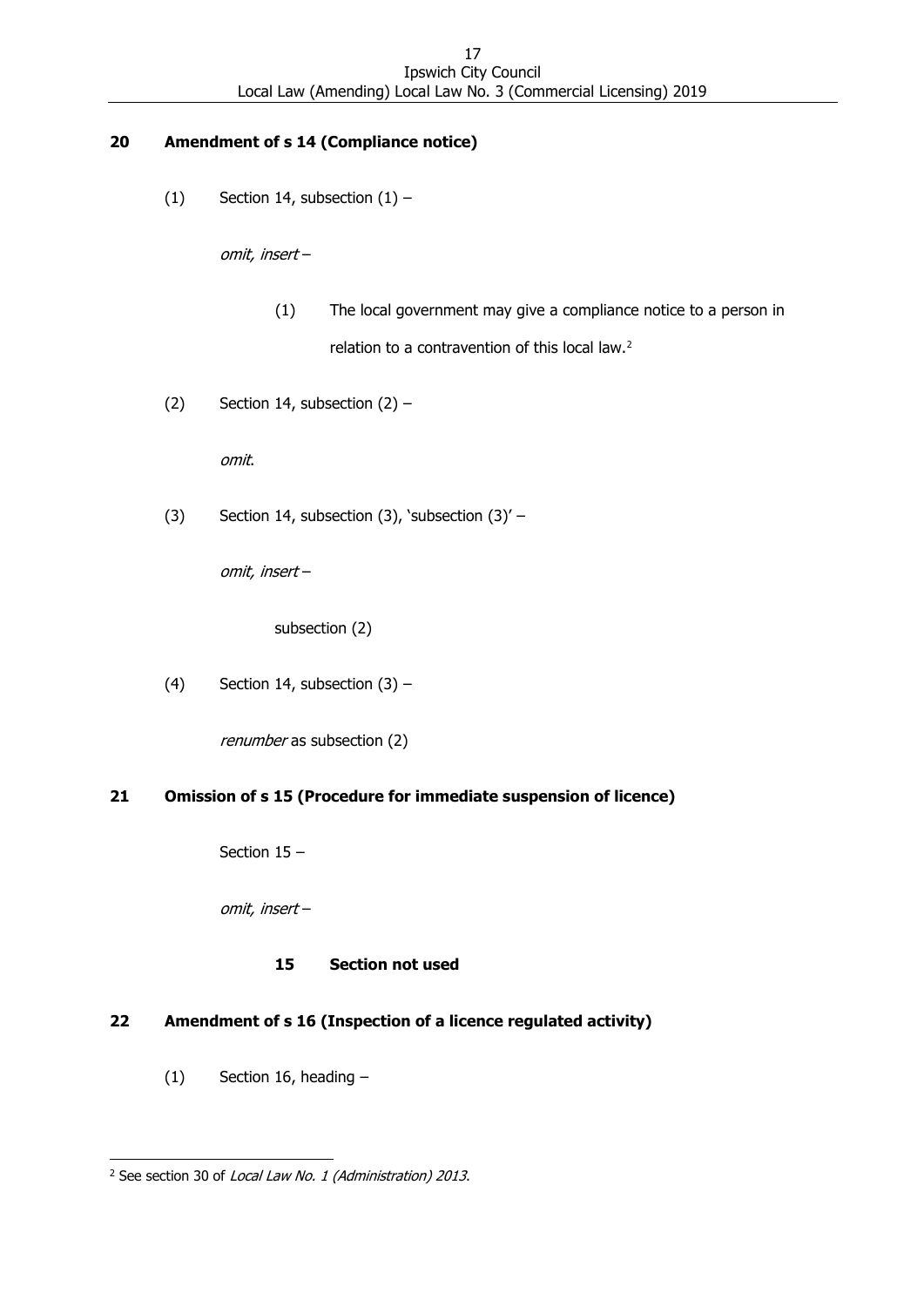omit, insert –

# **16 Inspection of activities**

(2) Section 16, subsection (1), after 'operation of a licence regulated activity' –

insert –

or an exempt licence regulated activity

(3) Section 16, subsection (3), '(Inspection of a licence regulated activity)' –

omit, insert –

(Inspection of activities)

(4) Section 16(4), subsection (a), '(Inspection of a licence regulated activity)' –

omit, insert –

(Inspection of activities)

# <span id="page-17-0"></span>**23 Amendment of s 17 (Performance of work)**

(1) Section 17, subsection (1), after 'the offence' –

insert –

, including by repairing the damage or restoring any damaged structure, object or thing to its original standard

(2) Section 17, subsection (2), after 'may perform the work' –

insert footnote –

See section 31 of Local Law No. 1 (Administration) 2013.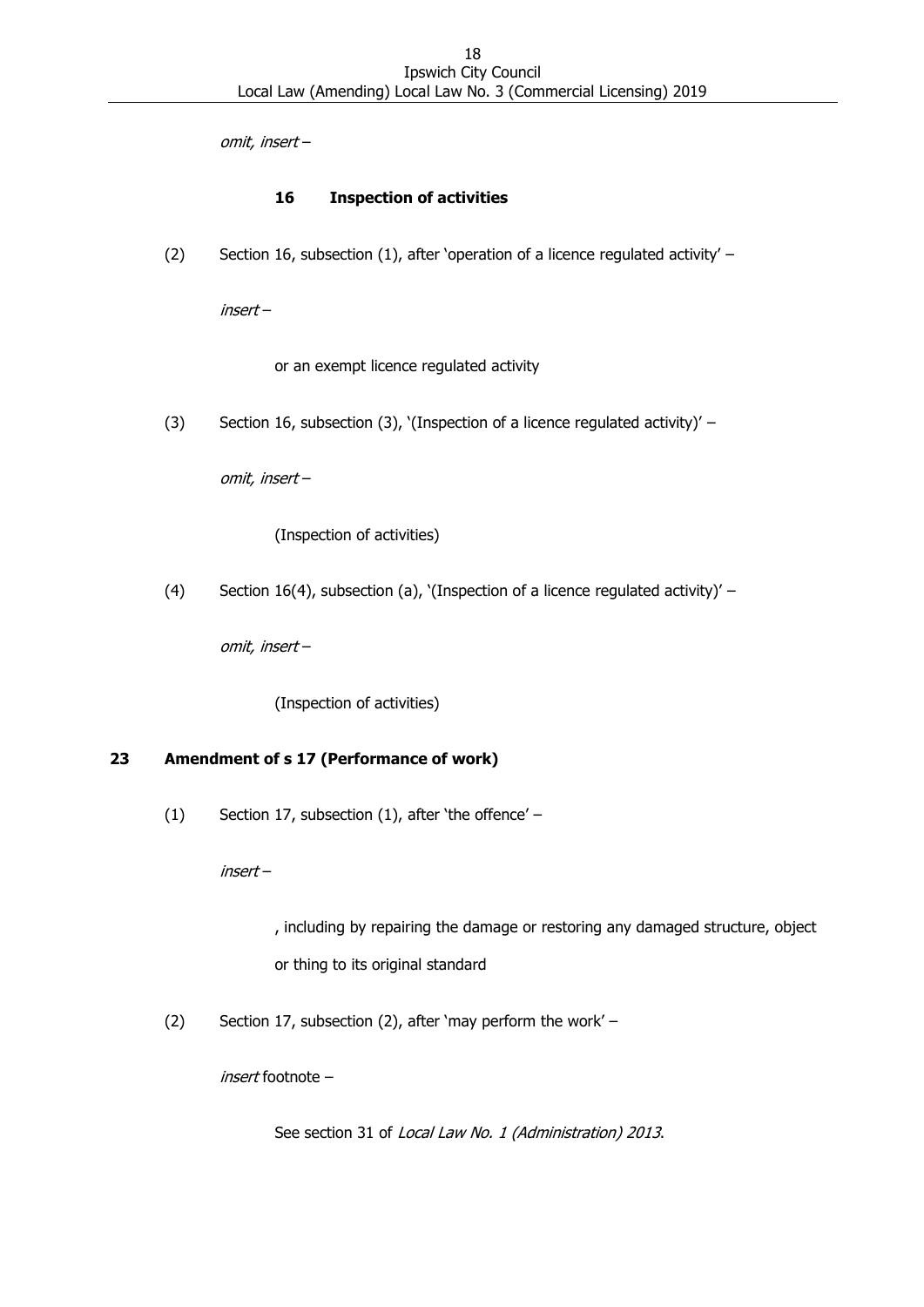(3) Section 17, subsection (2), after 'performed by' –

omit, insert –

–

- (a) section 17(1) (Performance of work) of this local law; or
- (b) a compliance notice issued under this local law.
- (4) Section 17, subsections (3) and  $(4)$  –

omit.

(5) Section 17, subsection  $(5)$  –

renumber as subsection (3)

#### <span id="page-18-0"></span>**24 Amendment of s 18 (Power of entry and cost recovery)**

Section 18, subsections (2) and (3)  $-$ 

omit, insert –

(2) The local government may recover the cost of action taken under this section as a debt from the person responsible for the activity.

### <span id="page-18-1"></span>**25 Omission of s 20 (Owners and Occupiers must ensure compliance with the local law)**

Section 20 –

omit, insert –

#### **20 Section not used**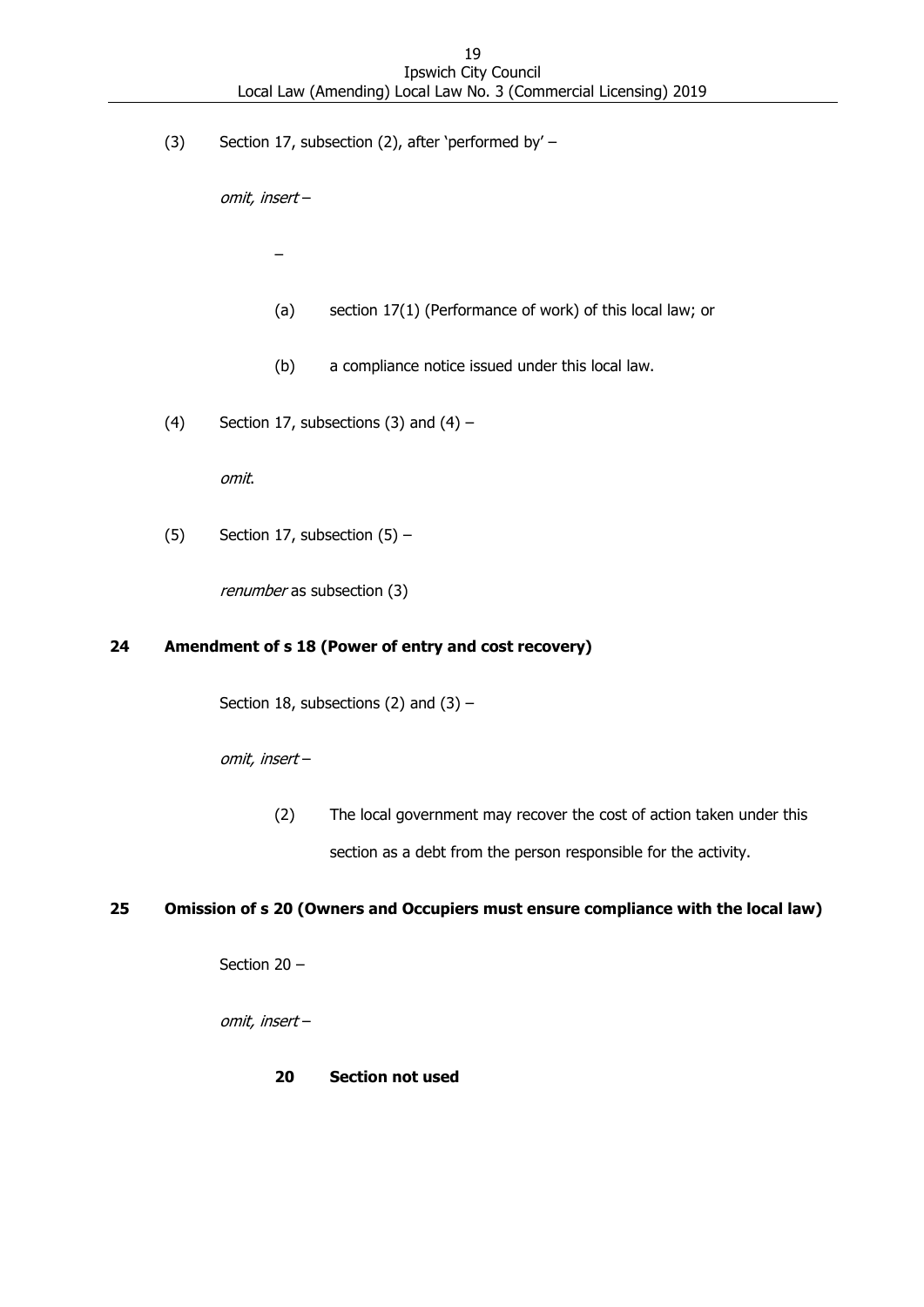# <span id="page-19-0"></span>**26 Amendment of s 24 (Subordinate local laws)**

(1) Section 24, subsection (a), 'the Schedule' –

omit, insert –

Schedule 1

(2) Section 24, subsection (b), 'the Schedule' –

omit, insert –

Schedule 1

(3) Section 24, subsection (c), 'the Schedule' –

omit, insert –

Schedule 1

(4) Section 24, subsection (d), '5(4) (Requirement for a licence)' –

omit, insert –

- 5A (Minimum standards for licence regulated activity)
- (5) Section 24, subsection (e), 'the Schedule' –

omit, insert –

Schedule 1

(6) Section 24, subsection (f), 'the Schedule' –

omit, insert –

Schedule 1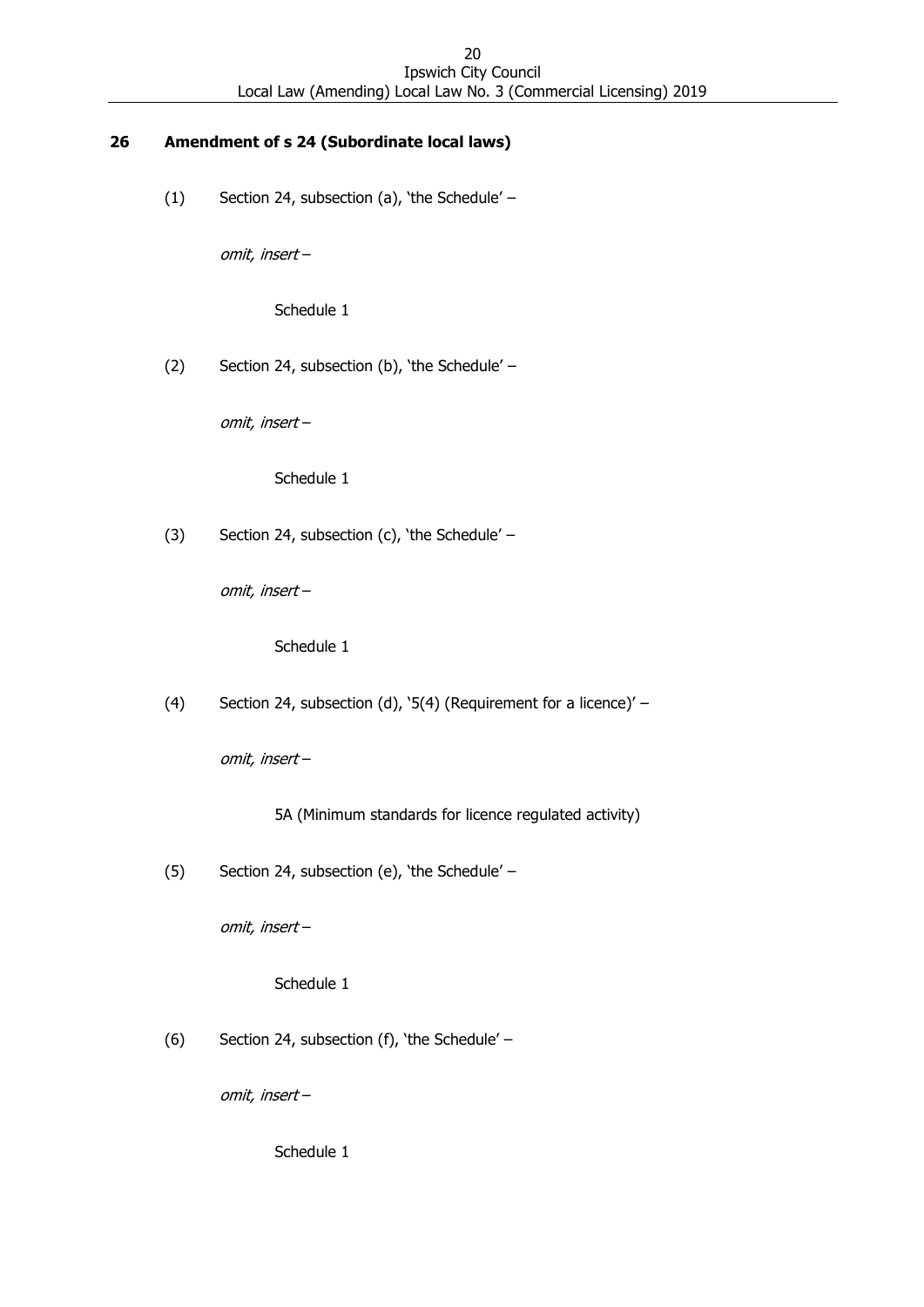(7) Section 24, subsection (g), '(Requirement for a licence)' –

omit, insert –

(Offence to operate licence regulated activity without a licence)

(8) Section 24, subsection (i),  $6(6)(c)$  –

omit, insert –

6(4)(c)

(9) Section 24, subsection  $(k)$  –

omit.

(10) Section 24, subsection (n), '(Inspection of a licence regulated activity)' –

omit, insert –

(Inspection of activities)

 $(11)$  Section 24, subsection  $(o)$ , '; and' –

omit, insert –

.

(12) Section 24, subsections (I) to  $(o)$  –

renumber as subsections (k) to (n), respectively

# <span id="page-20-0"></span>**26A Amendment of s 25 (Repeals)**

Section 25 –

omit, insert –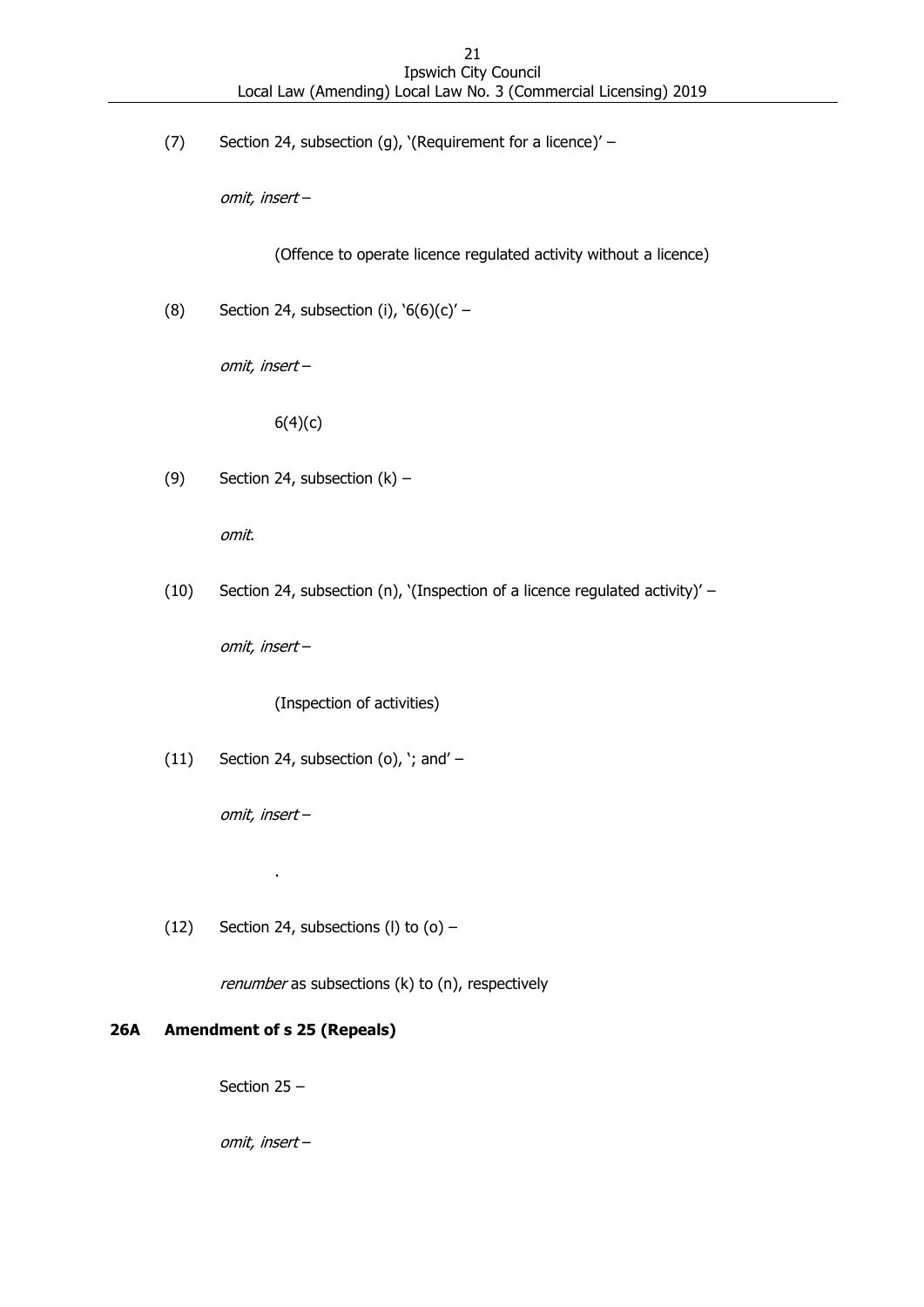The following Local Laws are repealed  $-$ 

- (a) Local Law no.13 (Cemeteries) 2005, gazetted 18 February 2005;
- (b) Local Law No. 19 (Swimming Pools) 1999, gazetted 13 August 1999;
- (c) Local Law No. 20 ( Commercial Use of Roads) 1999, gazetted 30 April 1999;
- (d) Local Law No. 30 (Camping Grounds) 1999, gazetted 14 January 2000;
- (e) Local Law No. 31 (Caravan Parks) 1999, gazette 14 January 2000; and
- (f) Local Law No. 50 (Control of Advertisements), gazetted 12 April 1996.

#### <span id="page-21-0"></span>**27 Amendment of sch 1 (Dictionary)**

 $(1)$  Schedule  $1 -$ 

insert –

#### **election sign** means –

- (a) a device advertising a political candidate or candidates, or a purported political candidate or candidates, a registered political party, or a campaign for a Commonwealth, State or Local Government election; or
- (b) a device advertising a case for or against a question or bill that is to be submitted to electors at a referendum or other poll that is administered by the State or Commonwealth electoral commission.

**Planning Act** means the Planning Act 2016 (Qld) and includes the predecessor legislation to that Act.

(2) Schedule 1, definition environmental harm –

omit.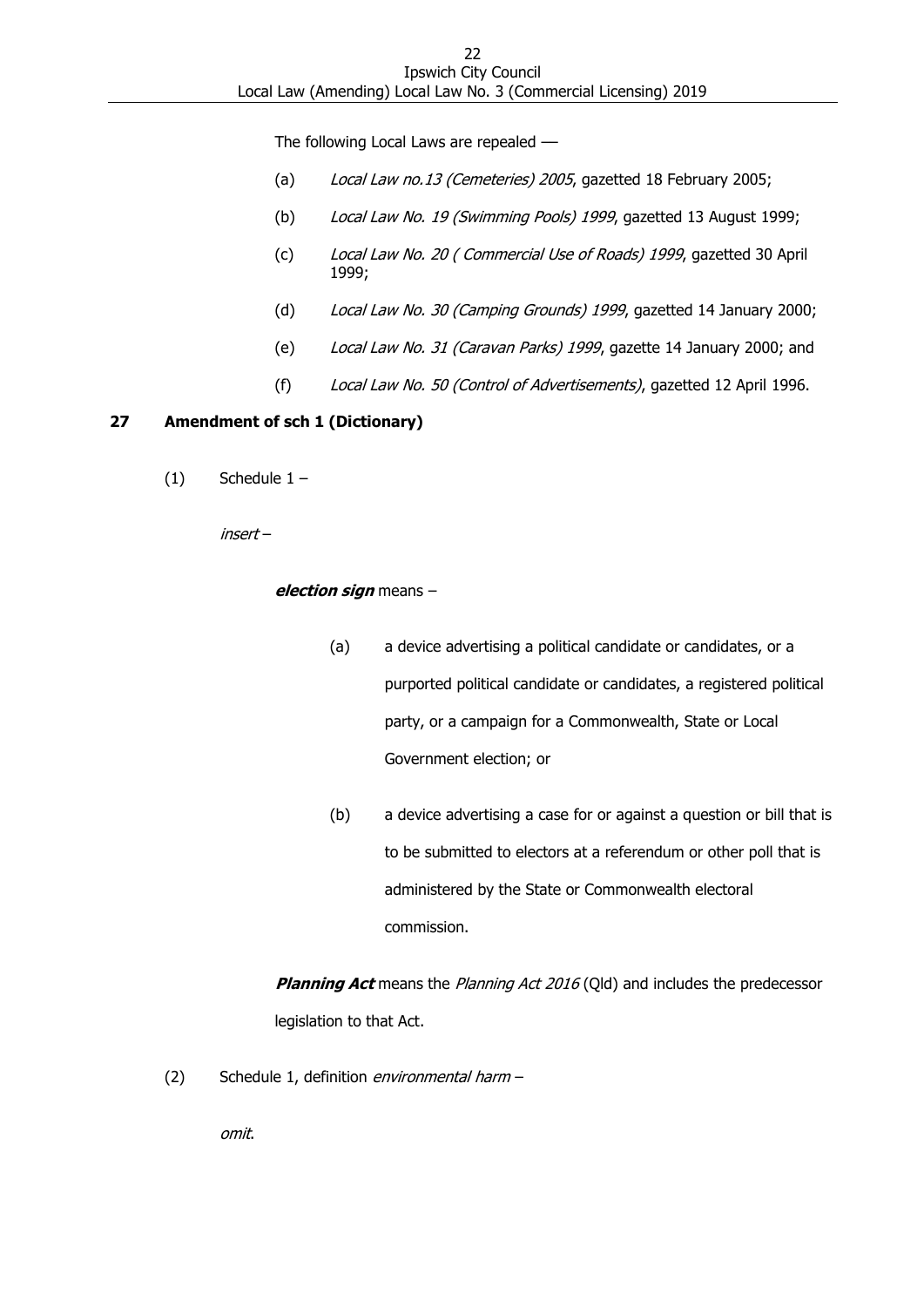(3) Schedule 1, definition environmental nuisance -

omit.

(4) Schedule 1, definition *footpath*, after 'or has' -

insert –

as

(5) Schedule 1, definition land, 'Sustainable Planning Act 2009 -

omit, insert –

Planning Act 2016

(6) Schedule 1, definition *licence*, subsection (b), after 'cancelled' –

insert –

or suspended

(7) Schedule 1, definition licence, subsection (b), after 'Cancellation' -

insert –

or suspension

(8) Schedule 1, definition licence regulated activity -

omit, insert –

#### **licence regulated activity** see section 4A.

(9) Schedule 1, definition *operation*, 'or, in any activity'

omit.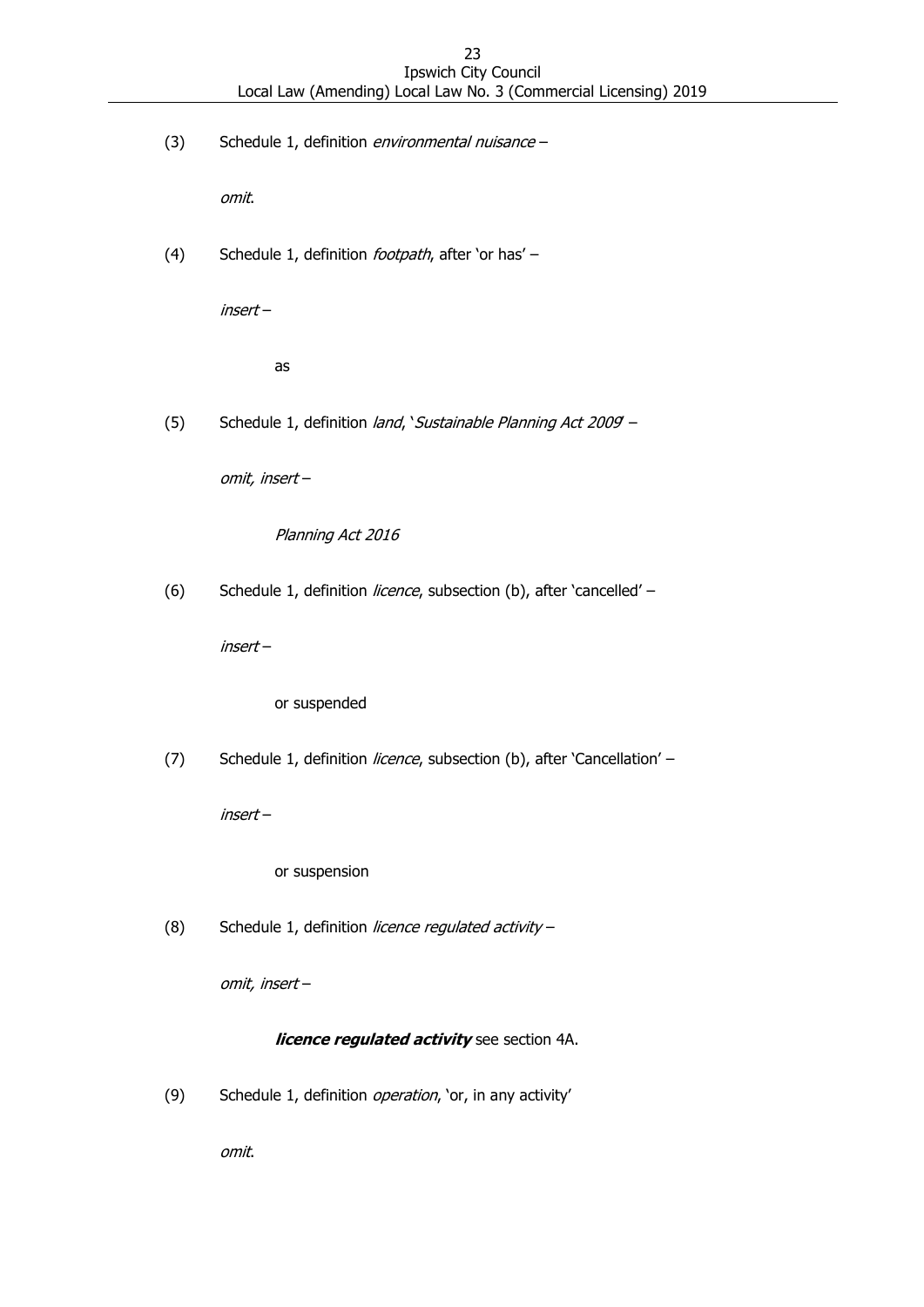(10) Schedule 1, definition planning scheme -

omit, insert –

**planning scheme** means the planning scheme made or amended from time-totime under the Planning Act.

(11) Schedule 1, definition premises -

omit, insert –

**premises** see the Planning Act 2016, schedule 2.

# <span id="page-23-0"></span>**28 Amendment of sch 2 (Licence regulated activities)**

(1) Schedule 2, Part 1, after 'pet shop' –

insert –

#### **pet daycare**

(2) Schedule 2, Part 1, 'cemetery' –

omit.

(3) Schedule 2, Part 1, after 'cattery' –

insert –

cemetery

(3A) Schedule 2, Part 1, 'election sign' –

omit.

(4) Schedule 2, Part  $2 -$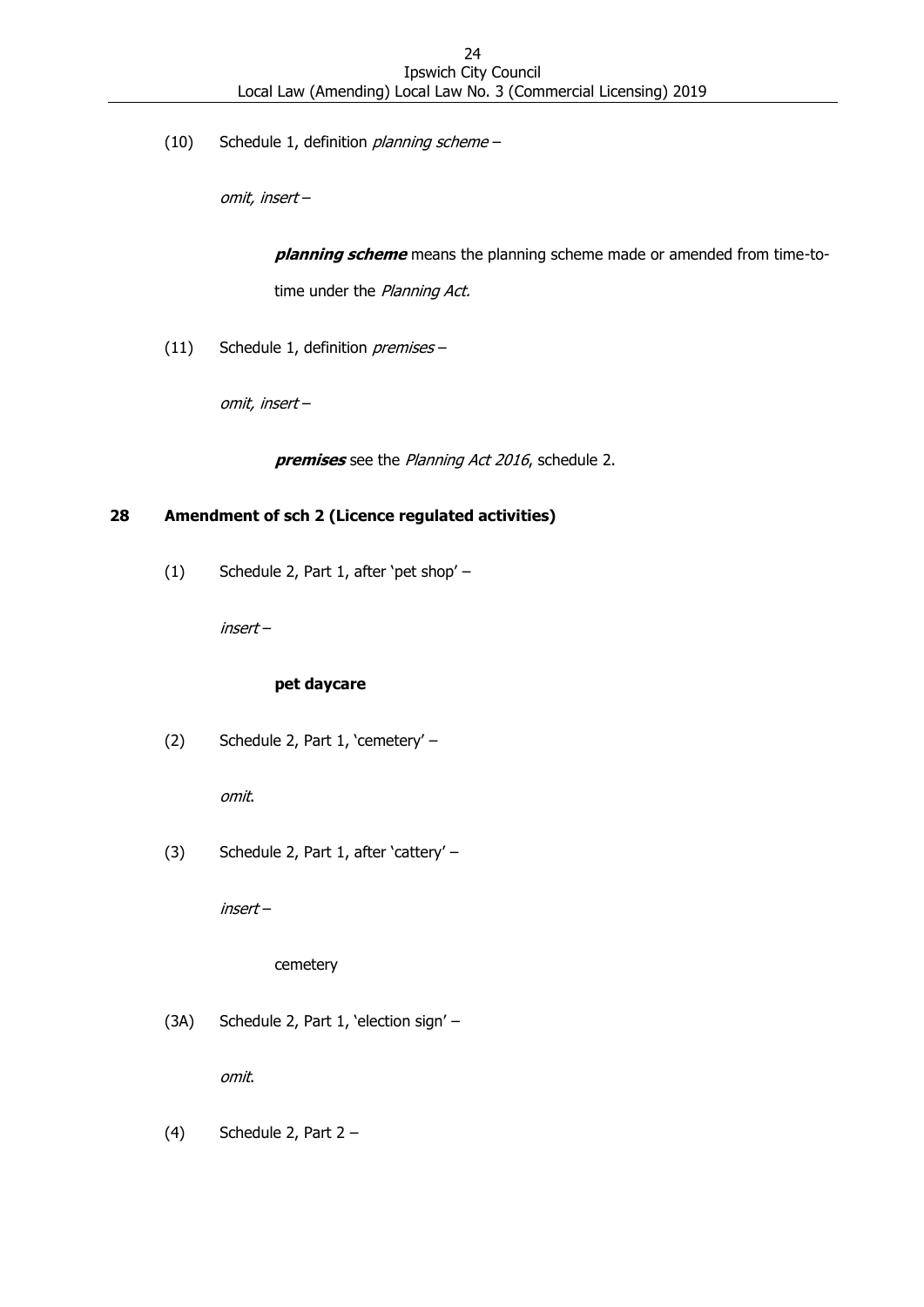insert –

**pet daycare** means a service undertaken on a commercial basis, involving the temporary minding of pet animals at a premises, of no more than 10 animals at a time, but does not include overnight care, a veterinary clinic use or a service that solely relates to animal grooming.

(5) Schedule 2, Part 2, definition *cattery*, after 'basis' -

insert –

but does not include pet daycare.

(6) Schedule 2, Part 2, definition cemetery –

omit.

(7) Schedule 2, Part 2, after definition cattery -

insert –

**cemetery** means premises for which approval has been granted by the local government under the planning scheme or otherwise for the burial or disposal of human remains other than premises owned, operated or held in trust by the local government.

(8) Schedule 2, Part 2, definition *commercial activity on a local government controlled area* or road, subsection (f), '1994' -

omit, insert –

1994

(9) Schedule 2, Part 2, definition *commercial activity on a local government controlled area* or road, subsection (g), after 'Land Act' –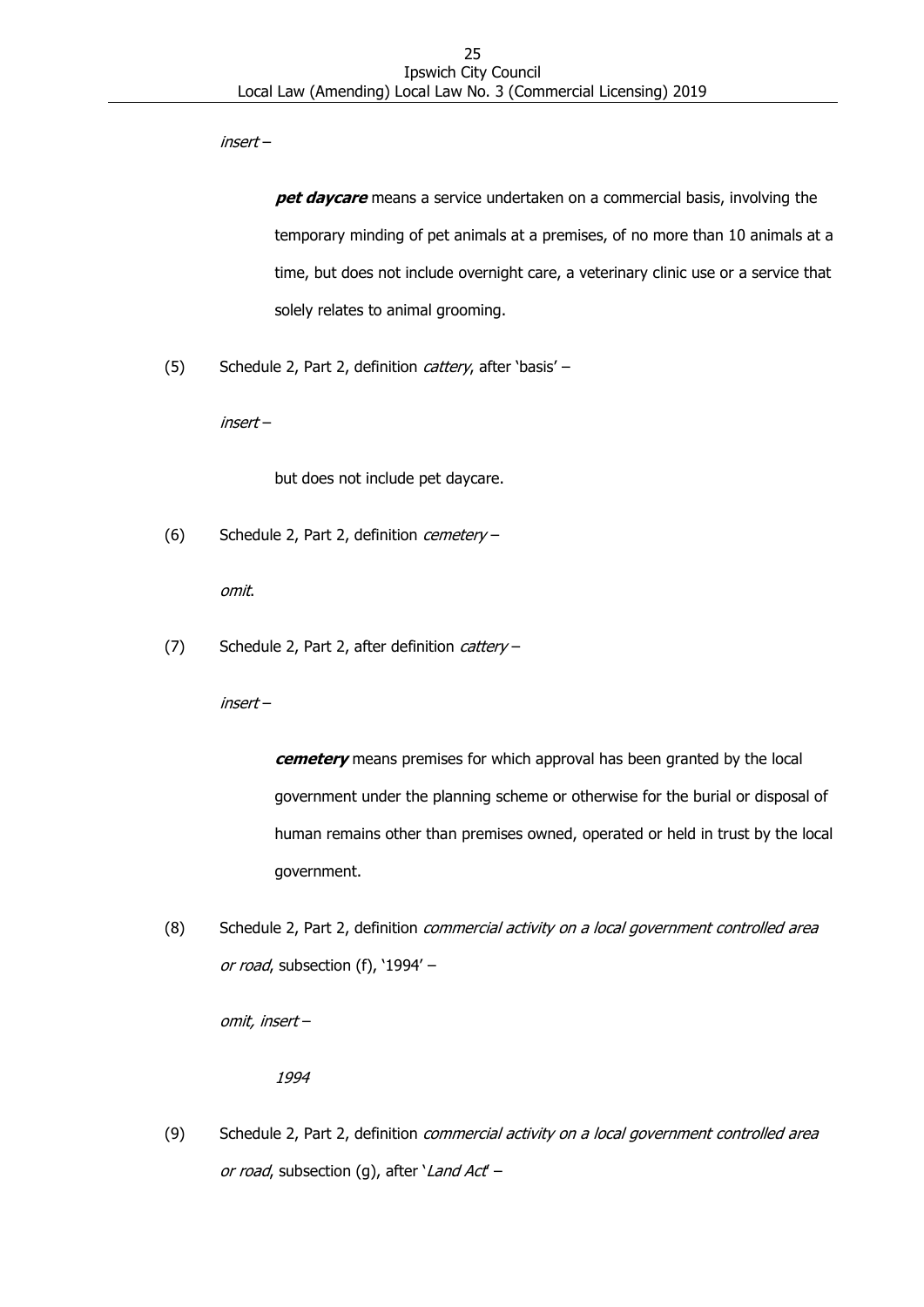insert –

1994

(10) Schedule 2, Part 2, definition *commercial activity on a local government controlled area* or road, subsection (g), 'road or area'  $-$ 

omit, insert –

area or road

(11) Schedule 2, Part 2, definition *commercial activity on a local government controlled area* or road, subsection (h), '1994' -

omit, insert –

1994

(12) Schedule 2, Part 2, definition commercial activity on a local government controlled area or road, subsection (i), 'Sustainable Planning Act 2009' -

omit, insert –

Planning Act 2016

(13) Schedule 2, Part 2, definition *commercial activity on a local government controlled area* or road, subsection (j), from 'Local Law No.  $7$  –

omit, insert –

this local law, Local Law No. 4 (Permits) 2013 or Local Law No. 7 (Local Government Controlled Areas and Roads) 2013;

(14) Schedule 2, Part 2, definition *commercial activity on a local government controlled area* or road, subsection  $(k)$ ,  $'$  –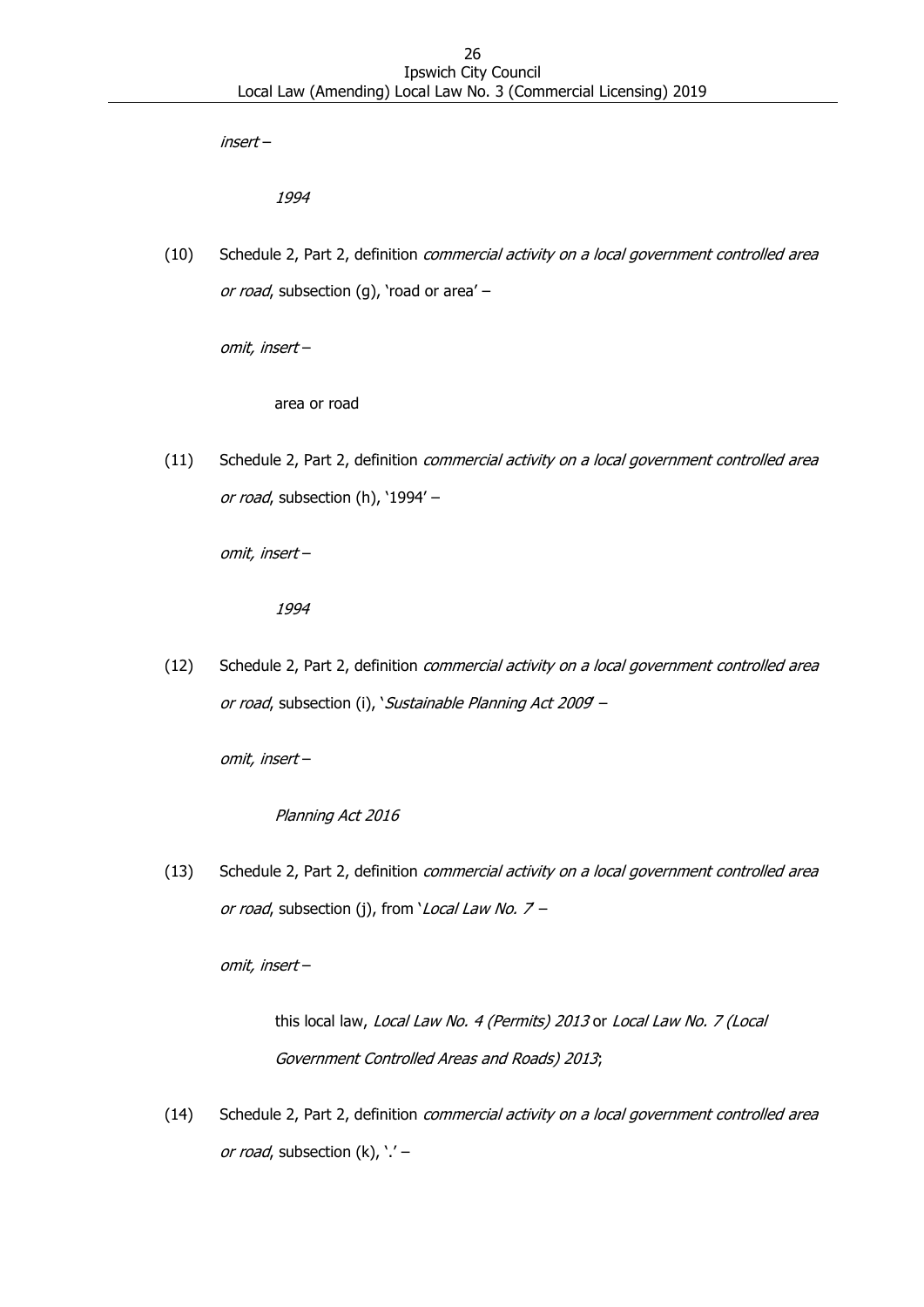omit, insert –

; or

(15) Schedule 2, Part 2, definition *commercial activity on a local government controlled area* or road, after subsection (k) -

insert –

- (l) the hiring of bicycles, scooters or other personal mobility devices or rideables whether electric or not.
- (15A) Schedule 2, Part 2, definition election sign -

omit.

(16) Schedule 2, Part 2, definition entertainment venue –

omit, insert –

**entertainment venue** means those venues identified in a subordinate local law.

(17) Schedule 2, Part 2, definition kennel, after 'basis' -

insert –

but does not include pet daycare.

(18) Schedule 2, Part 2, definition temporary advertising device, subsection (a), before 'device for' –

insert –

a

(19) Schedule 2, Part 2, definition temporary advertising device, subsection (b), 'or a device' –